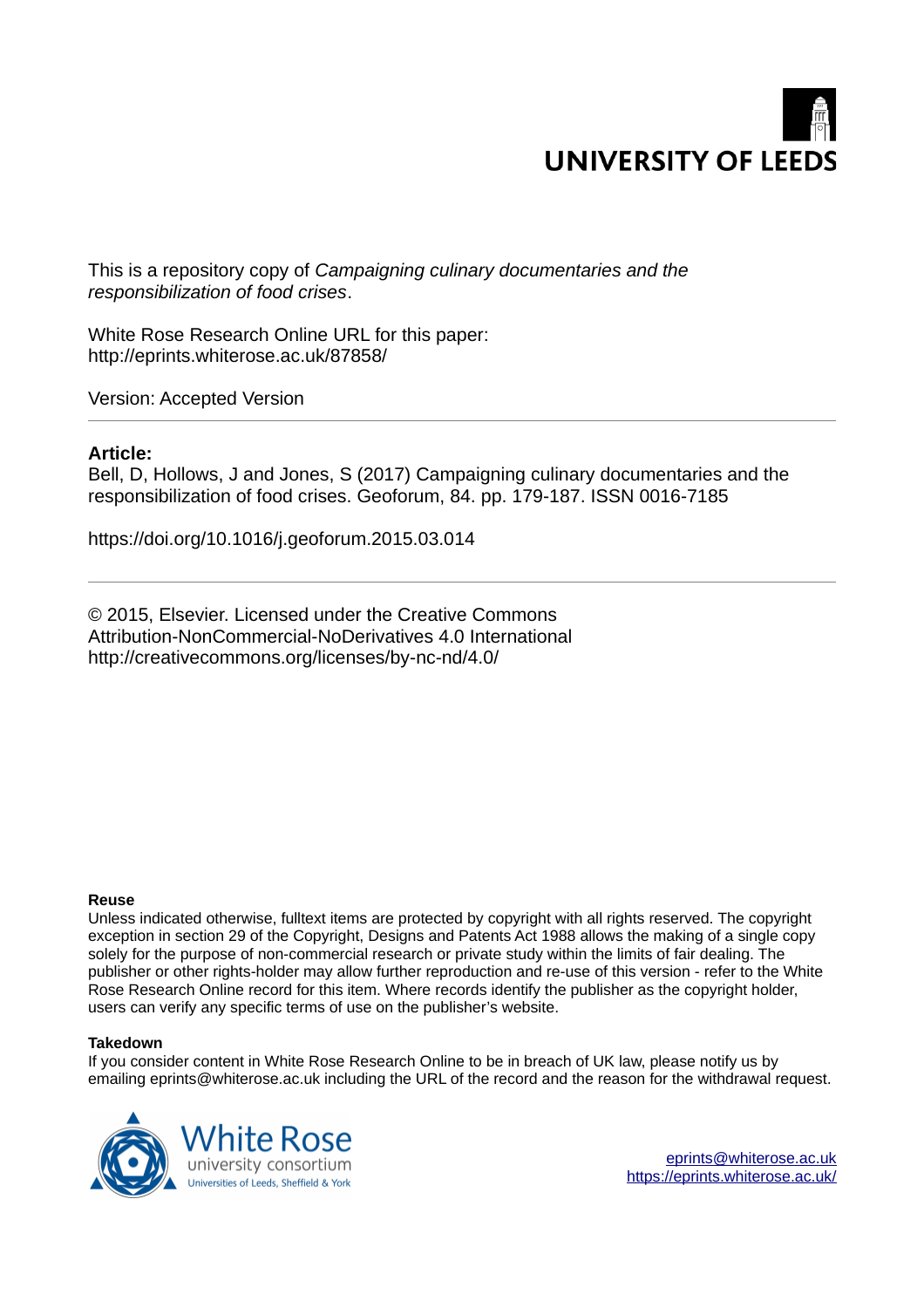# **Campaigning Culinary Documentaries and the Responsibilization of Food Crises**

# **David Bell, Joanne Hollows & Steven Jones**

Corresponding author: David Bell School of Geography University of Leeds Leeds LS2 9JT UK Tel: +44 113 343 7995 Email: [d.j.bell@leeds.ac.uk](mailto:d.j.bell@leeds.ac.uk)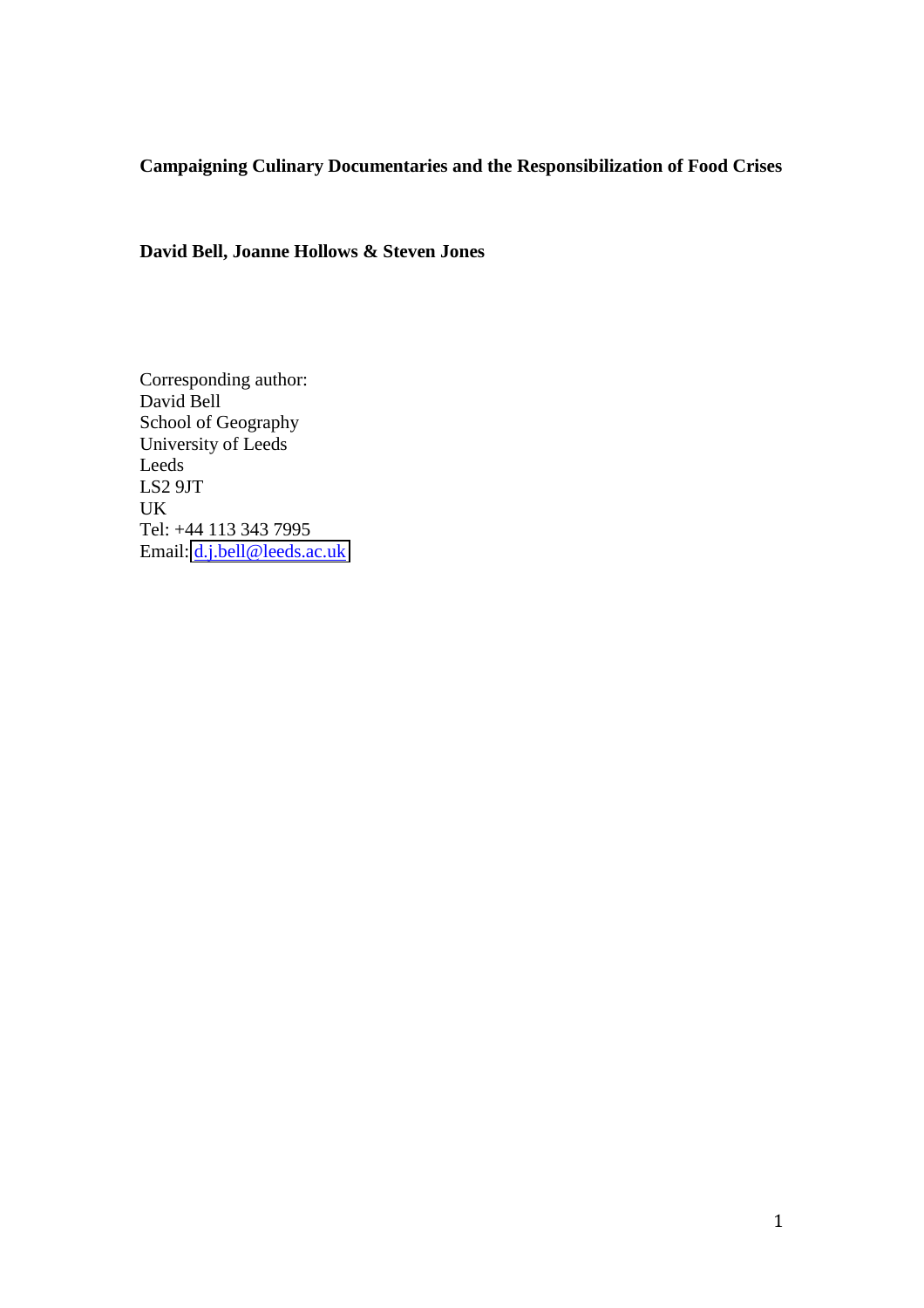### **Campaigning Culinary Documentaries and the Responsibilization of Food Crises**

Abstract: This paper explores the campaigning culinary documentary (CCD) as an emerging format within food television. CCDs bring together elements of the lifestyle genre with an explicit focus on a food 'crisis' -- such as obesity or animal welfare - and explore how this crisis is to be resolved, usually through the intervention of a food celebrity. Focussing largely on shows made by the UK's Channel 4 network, we explore the ways in which CCDs narrate issues of responsibilization, whether these target consumers/viewers, the food industry, or the state. Through a reading of selected CCDs from Channel 4's roster, we consider how the shows attempt to fuse elements of lifestyle/reality TV with a social or political agenda, but one which deploys the governmental strategy of responsibilization and so could be read as an enactment of neoliberal logic. While there is some truth to this claim, our analysis and discussion seeks to complicate this reading, showing how CCDs open up other narrative and political possibilities while also consolidating the brand image of the cookery TV stars who front them.

**Key words:** food crisis; responsibilization; Channel 4 (UK); celebrity chef; food television; neoliberalism; governmentality

### **Highlights**

- Develops a critical discussion of the campaigning culinary documentary format (CCD)
- Provides detailed readings of selected British TV food programmes
- Locates the CCD genre in the context of neoliberalism and responsibilization
- Shows how food media narrates food crises and posits solutions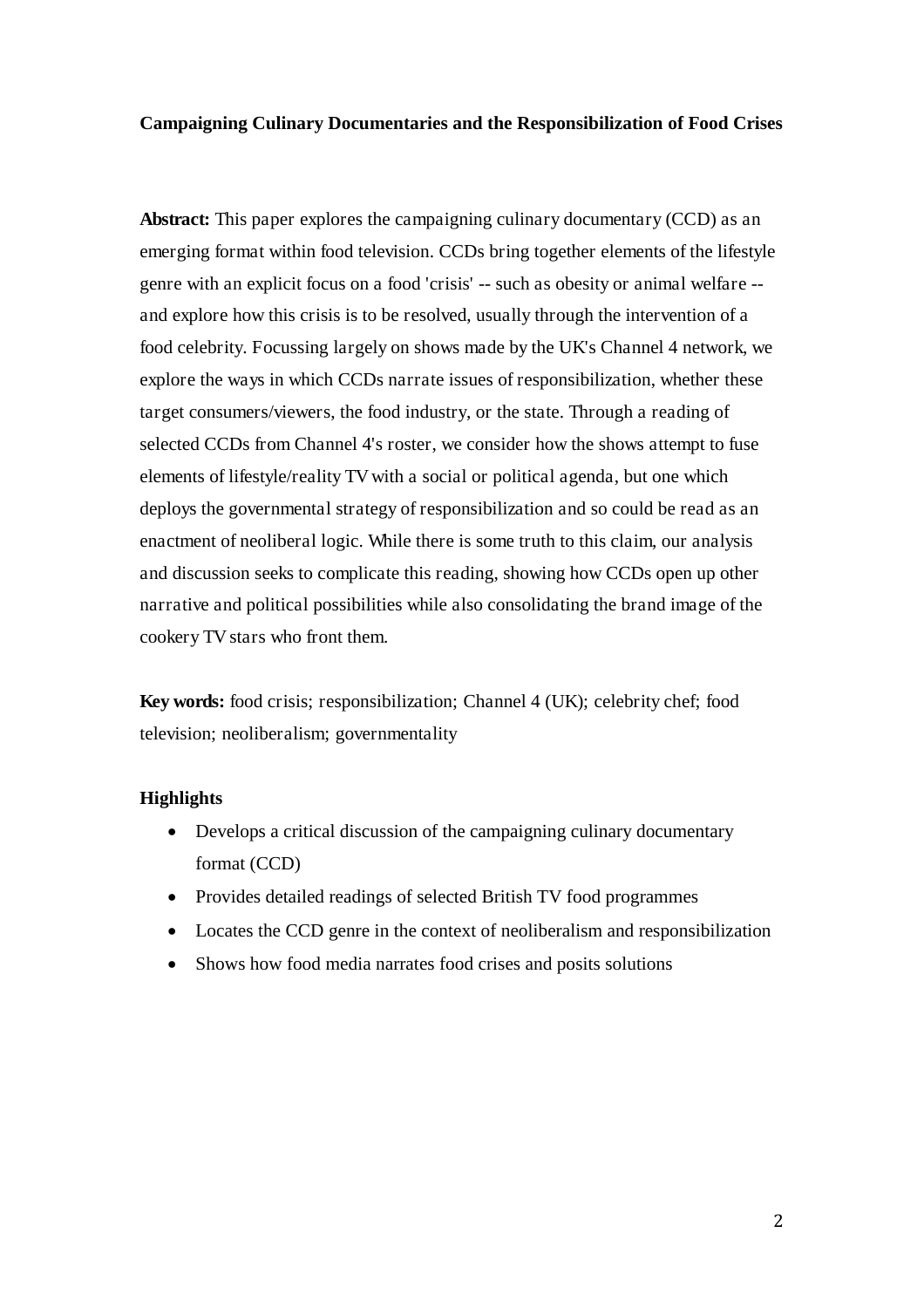### **1. Introduction**

The campaigning culinary documentary (CCD) offers a vehicle for television cookery stars to position themselves at the forefront of solving food 'crises', and to expand their brand (Bell and Hollows 2011). As such, CCDs are an important contemporary resource for imagining the politics of food and the relationships between consumers, the food industry and the state. Locating our discussion within debates about neoliberalism drawn from both media studies and geography, we examine how CCDs responsibilize different actors. While we highlight a familiar motif in which consumers are responsibilized for solving social and economic problems by changing their own behaviour, we also examine how some CCDs offer critiques of the food industry and question the role of government and the state in the management of food crises. These shows are thus an important space for airing views about food politics, and offer narratives of critique and of potential transformation. The object of this critique, the shape that transformation takes, and who is tasked with effecting it, are major concerns of our analysis.

Our discussion follows the story of selected CCDs first broadcast in the UK, tracking how the shows and their stars narrate crisis and solution – highlighting where 'blame' is shown to lie, and the role of the TV chef-celebrity as the 'hero' who alone is able to bring about change. CCDs may frame a narrative of democratic food politics and 'people power', but we argue that the co-option of such politics in brand building (whether by celebrities, politicians or corporations) is also on the agenda. While CCDs can be read as suggesting possibilities for doing food politics differently, then, we argue the need to critically analyse the framing of both 'crisis' and 'solution' in these programmes and in the wider discourses of which they are a part.

The discussion begins by defining the CCD as a genre and charting its development on British screens, using *Jamie's* School Dinners as an exemplar, as well as defining key terms. We then outline our research methods. Following this, the paper explores three different forms of responsibilization mobilized in CCDs, targeting in turn the consumer, the food industry and the government. In these sections, we combine textual analysis with critical engagement with existing academic debate about neoliberalism, the 'Big Society', and moral entrepreneurship, as well as critically connecting to previous studies that have similarly explored how lifestyle and reality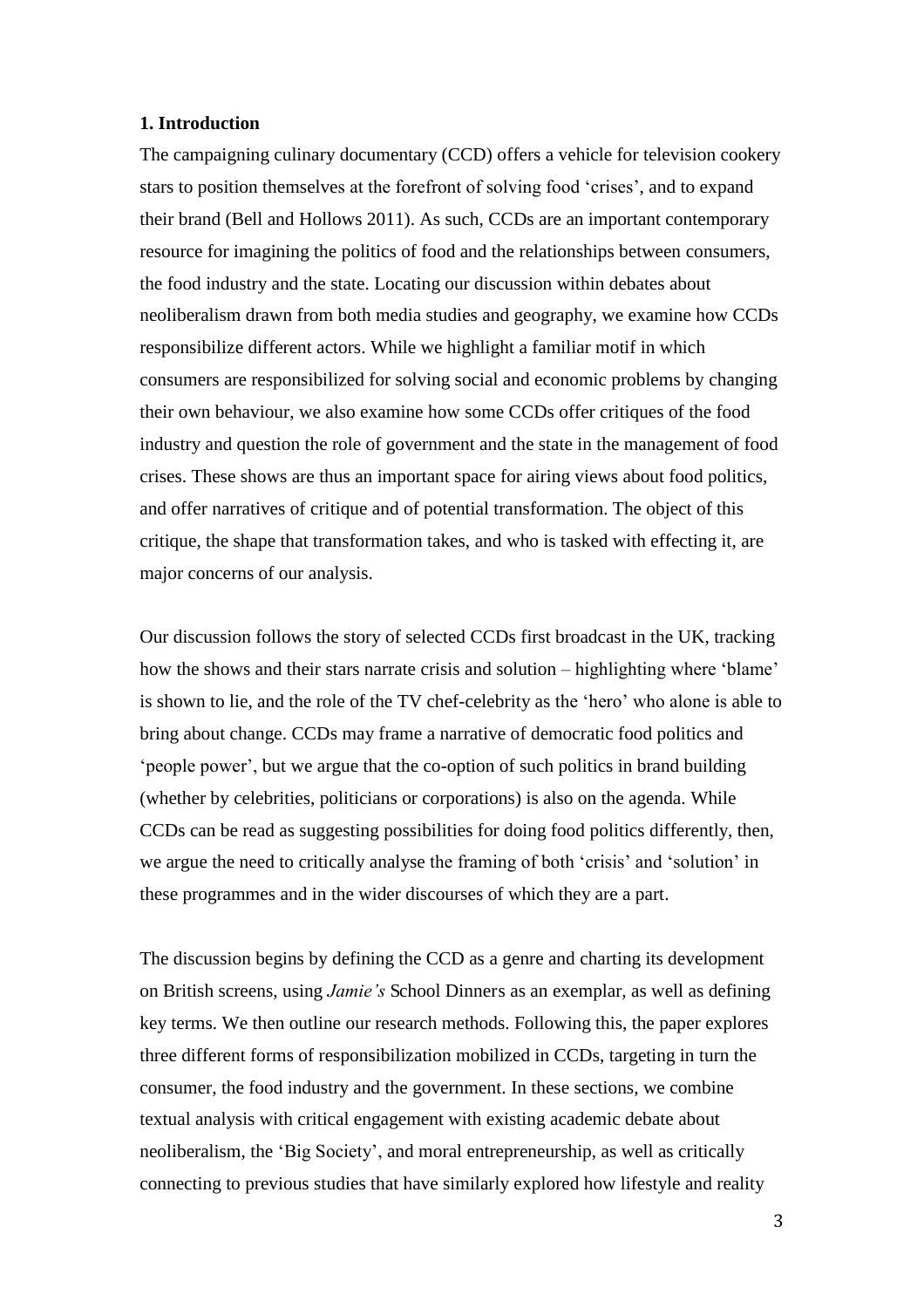TV utilize techniques of governmentality and responsibilization. We analyse a selection of shows from UK television network Channel 4, with much of our focus on the following: *Jamie's Ministry of Food* (fronted by Jamie Oliver, first broadcast 2008), *Hugh's Chicken* Run and its sequel, *Chickens… Hugh… and Tesco, Too* (both Hugh Fearnley-Whittingstall, aired 2008 and 2009), Jimmy and the Giant Supermarket (Jimmy Doherty, 2012) and *The People's Supermarket* (Arthur Potts Dawson, 2011). Taken together, our reading of these programmes highlights the particularities of the CCD as a key site in the construction and posited resolution of contemporary food crises.

### **2. The Campaigning Culinary Documentary**

The CCD has developed into a recognisable format on UK screens over the past decade. Although the shows are largely made by independent production companies, the CCD has offered a way of branding both a TV channel – the UK's Channel 4  $(C4)^i$  – and a series of food personalities closely identified with the channel. Below we identify some of the key narrative conventions of the CCD and explore the relationship between food personalities and 'ordinary people' depicted on screen (for more on the problematic category of 'ordinary people', see below). The CCD is a flexible format that has been adapted by other channels in the UK, taken up internationally (Gibson and Dempsey 2013; Rousseau 2012) and used as a framework for tackling a range of other social problems beyond food (Bonner 2011; McMurria 2008).

### 2.1 Saint Jamie

*Jamie's Kitchen* (2002) established the potential of problem-solving documentary formats for managing the brand identities of TV chefs and TV channels. The series focused on Jamie Oliver's attempt to transform a group of unemployed young people into chefs to work in his new, charitable-status restaurant, Fifteen. *Jamie's Kitchen* enabled Oliver to move away from the recipe-and-lifestyle format through which he had established his television career, towards a more explicit public service role (Lewis 2008a). Broadcast soon after Oliver's move to C4, the series signalled how lifestyle experts had become increasingly central to the channel's brand identity (Barnes, this issue). By deploying Oliver beyond the lifestyle format, both chef and channel were associated with an emerging genre that combined 'foodatainment'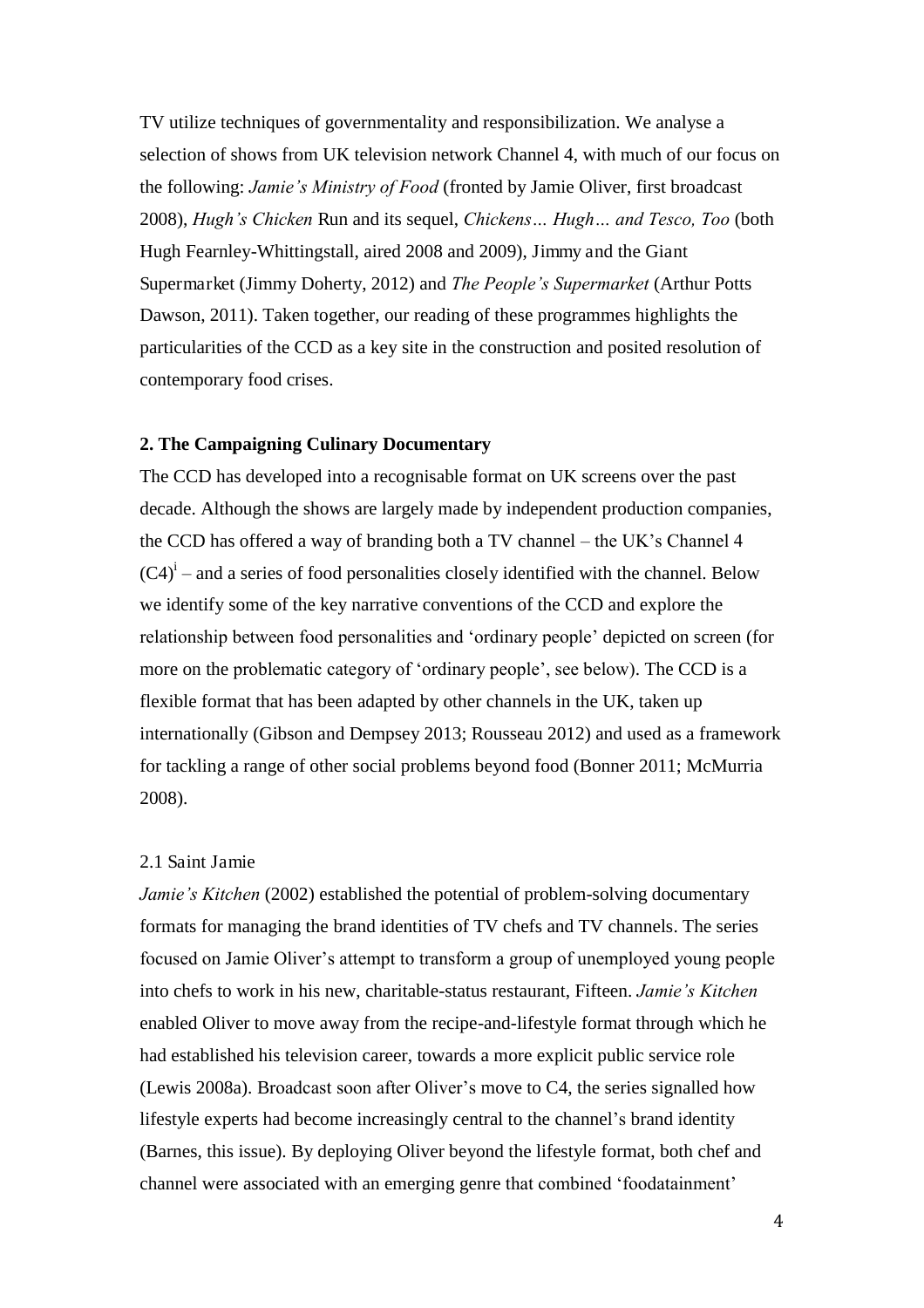(Finkelstein 1999) with issues such as health, social exclusion and food ethics. This helped to establish Oliver as not just a lifestyle expert but also as a moral entrepreneur (Hollows and Jones 2010) and proved a useful formula for a commercial TV channel with a public service remit (Hobson 2008).

The blend of lifestyle and reality television with more 'legitimate' documentary formats was refined in the later four-part series *Jamie's School Dinners* (2005), which offered a blueprint for the key characteristics of the CCD. First, *Jamie's School*  Dinners was set up in response to a perceived 'crisis' (substandard school meals) and centred around a crusading campaign to address this crisis (by seeking to transform practices in school kitchens and government policy on funding school lunches). Second, the crisis and the campaign provide a framework for a problem-solving narrative in which the food personality intervenes to overcome a series of obstacles and change food practices for the better. Third, *Jamie's School Dinners* presents positive change as the result of a special and inspirational figure: Jamie is presented as the only person capable of effecting change, a viewpoint repeated in much approving commentary on the series (Hollows and Jones 2010). This makes the CCD an exceptional vehicle for a branding exercise, but also works to individualize the political imaginary surrounding social change, in terms of both celebrity interventions and more broadly by transferring responsibility to the individual and away from state initiatives – key tactics of responsibilization.

Fourth, these interventions frequently rely on makeovers of characters depicted as 'ordinary people', as well as makeovers of institutions or industries. The attempt to makeover 'ordinary people' provides much of the dramatic conflict – and arguably the entertainment – within the shows. The drama frequently centres on a male chef's attempt to transform the practices of a working-class woman (see Hollows 2012): while *Jamie's School Dinners* relies on the attempted conversion of an adversary into an ally in the figure of Nora the school dinner lady (Fox & Smith 2011), other characters who refuse to change can act as dramatic foils throughout the series. Lastly, *Jamie's School Dinners*, like the CCDs that followed, shifted food programming and television food personalities away from their associations with lifestyle, presenting them as a vehicle for addressing wider social problems.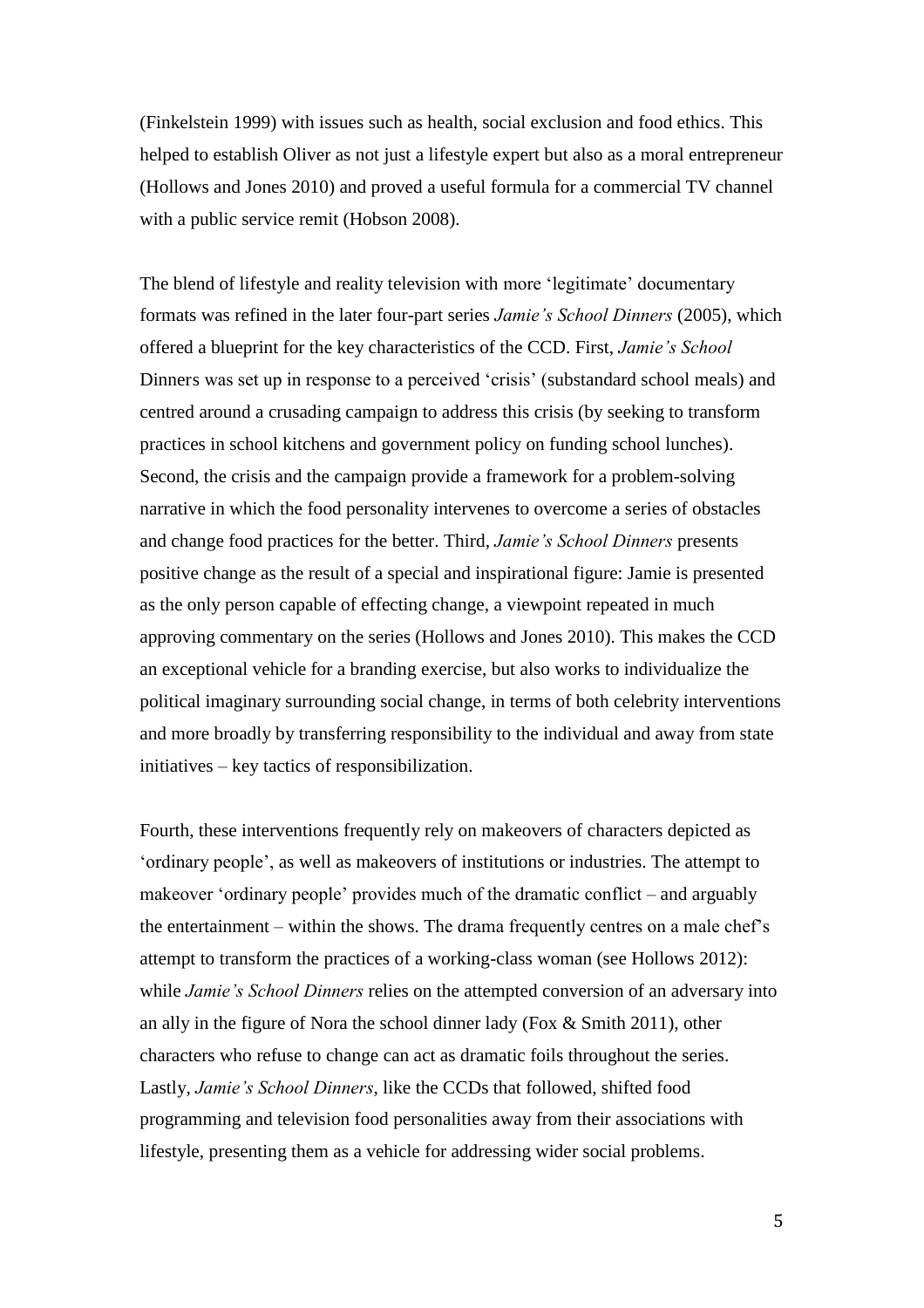Nonetheless, the chef's professional expertise and role as cultural intermediary remain central to the format.

Jamie's forays into the CCD enabled him to trade on the celebrity produced by his investment in lifestyle. His image was recast as a more serious, a more 'national' and therefore, a more symbolically rich asset (Barnes, this issue; Hollows and Jones 2010). It also enabled C4, who had invested heavily in lifestyle programming (Brunsdon 2003), to gain some of those same rewards in terms of channel branding. This became evident in 'The Big Food Fight', an annual season of shows from 2008 to 2011, built around C4's roster of star chefs and using the CCD to anchor the season. As C4 acquired new food personalities, the CCD proved to be an adaptable formula, able to help articulate both the stars' and channel's identities. This was the case with Jimmy Doherty's<sup>ii</sup> Jimmy and the Giant Supermarket, discussed below, and other variants on the CCD. Channel 4 would also adapt the format to take on other non-culinary campaigns built around their lifestyle stars (such as *Jamie's Dream*  School and retail-guru fronted *Mary's* Bottom Line), and the CCD has also been adopted by other broadcasters. Moreover, the format has also been used successfully in international contexts, not least in adaptations of series involving the same chefs (e.g. *Jamie's Kitchen Australia* which, like its UK predecessor, tackled youth unemployment via culinary training, and *Jamie's Food Revolution* which addressed school meals and obesity in the US).

#### 2.2 Responsibilization, Governmentailty, Neoliberalism

If CCDs identify a 'food crisis' that needs addressing, their narratives centre on the issue of who should take responsibility for solving the problem. While food personalities are shown to have the vision to identify the problem and the passion to address it, solutions ultimately rest on their ability to inspire and educate others to take responsibility for the problem. This is a central aspect of the process of responsibilization, which here we define as practices that work to encourage or coerce 'ordinary people' into taking responsibility for their own welfare and life chances. It also involves making people feel responsible for themselves, their families, and sometimes for socio-economic or ethical issues at other spatial scales. In short, we see responsibilization as a form of governmentality, a concept developed by Michel Foucault. Foucault elaborated on governmentality across much of his later work,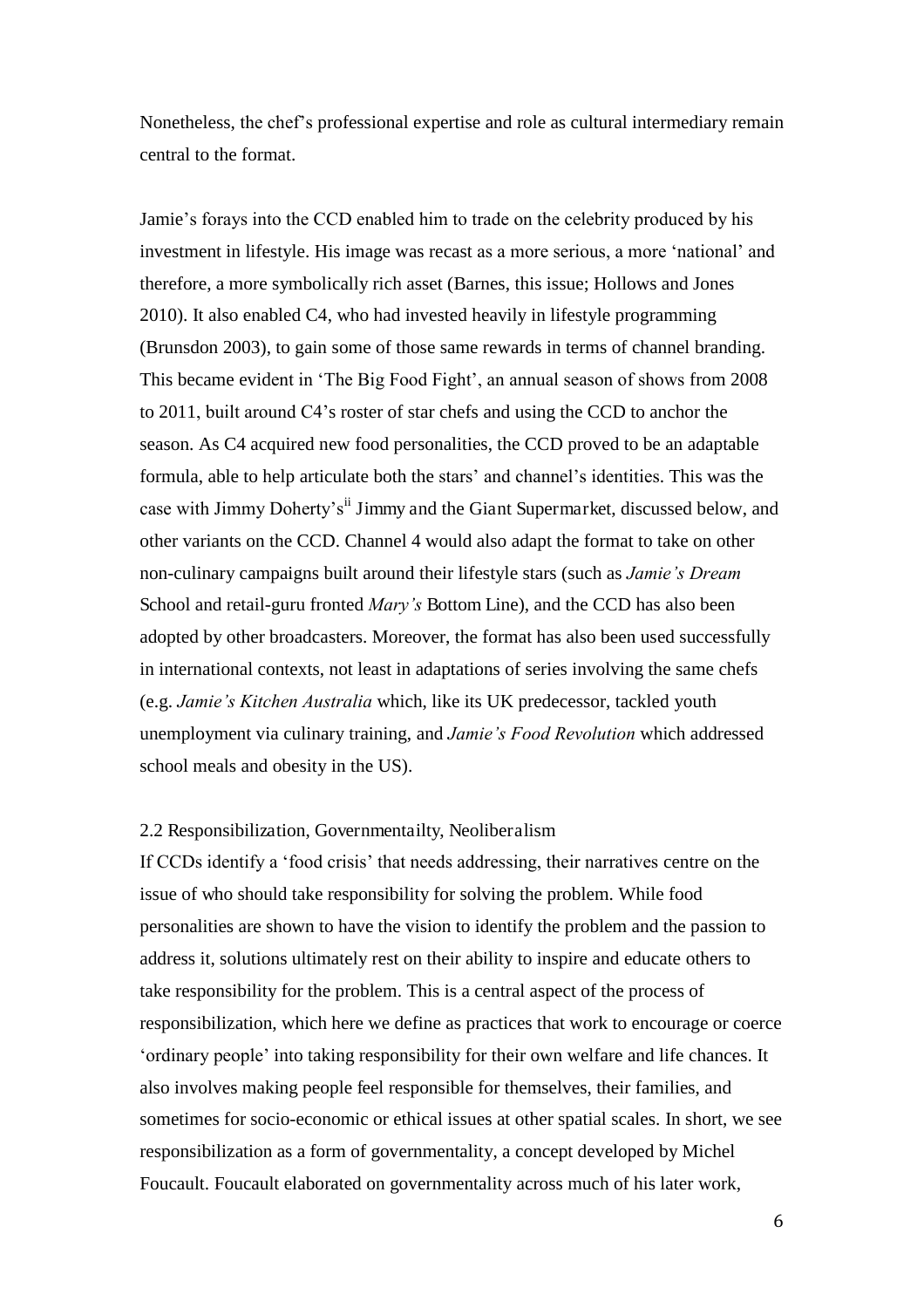variously defining it as the 'conduct of conduct' or the 'art of government' – it is concerned with uncovering how governments produce citizens amenable to governing, and encourage those citizens to self-govern through the use of particular techniques of categorization and evaluation (for a geography-focused introduction, see Huxley 2008).

We use the term responsibilization here to summarize this imperative to self-govern as a responsible citizen, and the pedagogic processes through which the subject learns to self-govern (for fuller elaboration, see Rose et al 2006). Forms of expertise and expert knowledge are central to governmentality, as is a moral dimension to questions of who needs to be (and who can be) trained to be self-responsible. Today, we argue, food personalities deploy their expertise pedagogically, training their subjects – subjects constructed as 'ignorant' but amenable to 'correction' (Rich 2011). As Gibson and Dempsey (2013: 13) write in their analysis of *Jamie's Food Revolution* in the US, the show attempts to change children's eating practices 'by adopting a moralizing discourse of children's bodies as sites of poor education, bad parenting, and irresponsible food choices' and locating change 'at the scale of the selfregulating, individualized body.' This aligns governmentality with various imperatives often labelled 'neoliberal', such as the privileging of market competition as the organizing principle for contemporary life and parallel attacks on 'Big Government'.

Our understanding of neoliberalism corresponds closely to David Harvey's assertion that it is

in the first instance a theory of political economic practices that proposes that human well-being can best be advanced by liberating individual entrepreneurial freedoms and skills within an institutional framework characterized by strong private property rights, free markets, and free trade …. It holds that the social good will be maximized by maximizing the reach and frequency of market transactions, and seeks to bring all human action into the domain of the market (Harvey 2005: 2-3)

7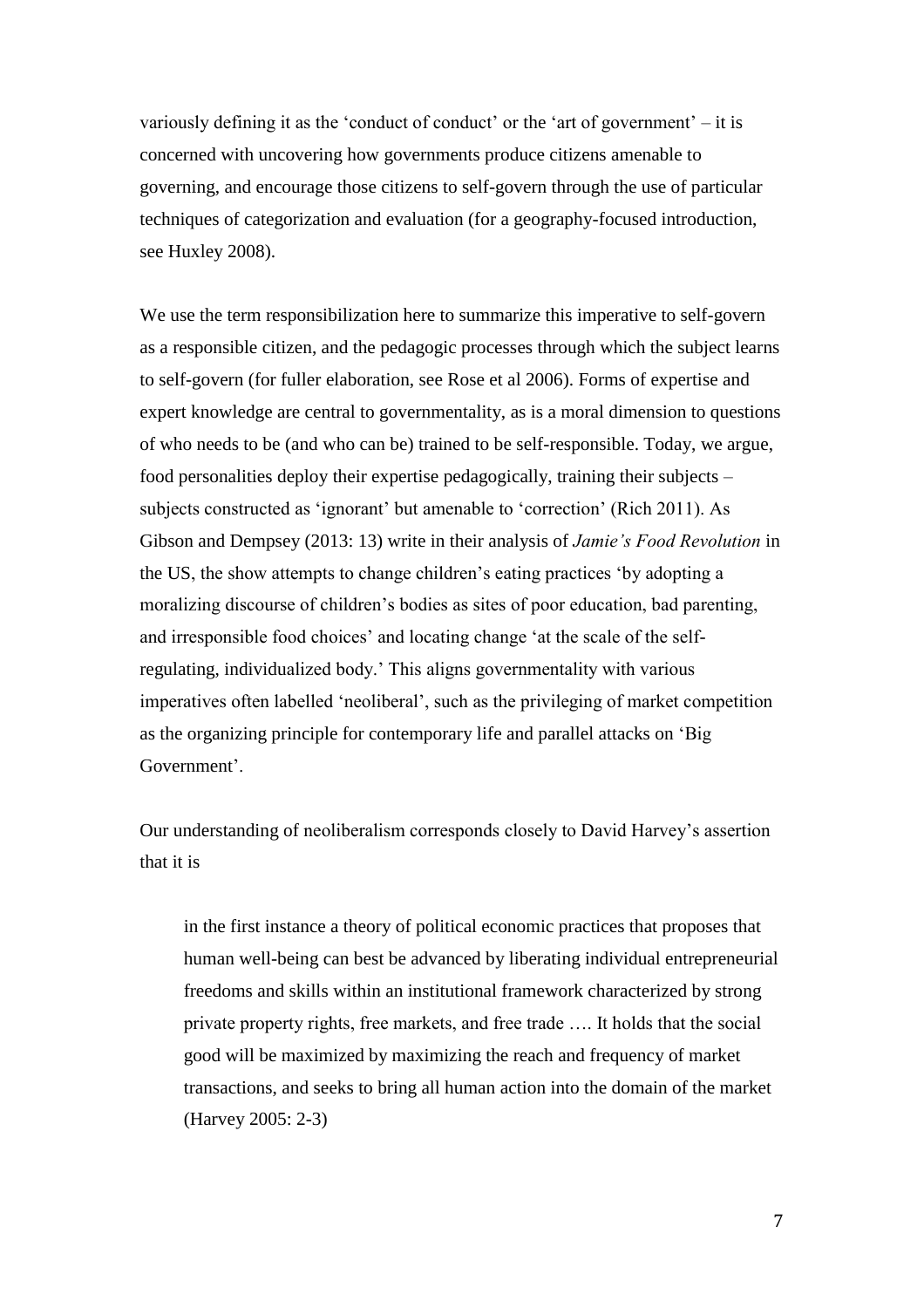Implicit within this definition is the active, even aggressive withdrawal of the state from economic, social and cultural intervention, and to it we would add the significance of governmentality as the mechanism by which institutions and individuals come to conform to these market norms and, indeed, become the sites of their reproduction (Larner 2000). <sup>iii</sup> There has been considerable debate about the origins, definitions and applications of the concept of neoliberalism, including expansive commentary by human geographers looking for its spatial outworkings, mapping forms of 'actually existing neoliberalism', and reframing it as variegated and so in need of either pluralization (to 'neoliberalisms') or rethinking as process (neoliberalization) rather than predetermined outcome (for a summary, see Springer 2010). These debates are productive in that they ask us to think carefully about the very nature of neoliberalism and to be clear about the variant we are focused on. So, to be clear: we are interested in neoliberalism as governmentality, in its 'intersections with subject formation', as Springer (2010: 1025) puts it (and, like him, we acknowledge this is only one way of theorizing neoliberalism).

In this formulation, while neoliberalism represents an attack on statist forms of government, it replaces this with intensified forms of governance and governmentality – in short, with responsibilization. Lifestyle and reality TV genres are often singled out as key sites for the transmission of this neoliberal practice and for neoliberal subject formation (McMurria 2008; Ouellette and Hay 2008). While coherent and persuasive, the focus on these genres as vehicles for neoliberal governmentality ignores not only how such programming can provoke resistance (Hollows and Jones 2010; Warin 2011) but also how they can have the potential to identify other actors who might be held responsible. In this regard. because they must also involve narrative arcs that have come to define the genre, these programmes offer a more complicated, incomplete space through which to articulate neoliberal values – certainly less complete than the address of, say, health promotion campaigns or other 'nudge' strategies aiming to encourage behaviour change (Jones et al 2011), though even here there are questions about the reception of such messages and the take-up of their advice (Lindsay 2010).

# 2.3 A Note on Method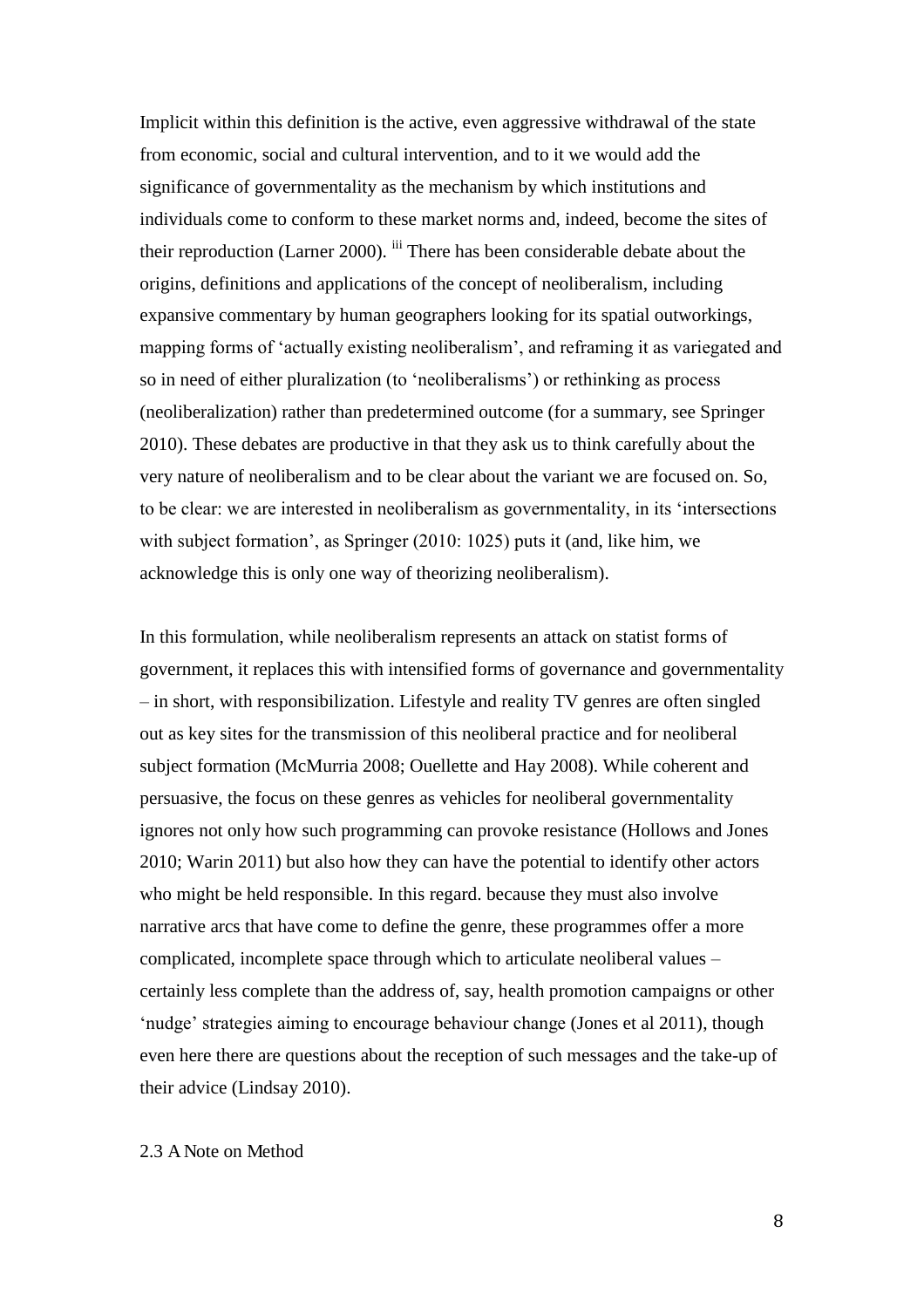While recent developments in empirical work have made productive use of audience studies, sometimes combined with textual analysis in so-called 'text-in-action' approaches (Barnes, this issue; Piper 2013; Skeggs et al 2008), there remains a key role for text-based approaches in media analysis -- especially, perhaps, in geography, where social science methods tend to have more purchase. Of course, it is important to be mindful of the limitations of textual analysis -- that it cannot be used to understand reception and 'audiencing' (Piper 2013) -- but this does not make it redundant. As a method of analysing the framing of messages or discourses through attention to the different components of the media text (from narrative to visual style, from editing to voice-over or soundtrack), text-based research helps us see how media forms construct and circulate particular discourses. Combined with analysis of the media industries (in this case, the role of C4 as a commissioner and broadcaster of particular types of content), our paper explores the production of discourses about food crises, including how blame is apportioned, and what solutions are proffered. This should not, of course, be taken to assume that all viewers will receive/decode these messages straightforwardly: there are various 'reading positions' that audiences adopt, including those that actively resist the dominant messages projected at them from the screen (Hall 1980).

Our approach does not pretend to be comprehensive in its in choice of text: rather, we purposively selected key programmes in order to develop an analysis guided by our concerns. The selected texts, chosen from the array of possible programmes and other food media, were subjected to close reading by all three authors, who then shared and discussed their own respective readings; key scenes as well as overarching narratives were identified; and the main discourses (and discursive strategies) -- at least as we saw them -- were highlighted. This reading was not mirrored by systematic audience research, although we did analyse social media commentary around our selected texts, as well as exploring aspects of the production context of each programme (including, for example, the career of its star and media coverage of the programme). We should note, finally, that we are also audience members for these programmes, even 'fans', so our reading is not the objective view of a disinterested researcher: it is in itself a form of partial audience self-analysis (albeit one informed by our particular subject locations). Our discussion now proceeds by identifying, from our close reading,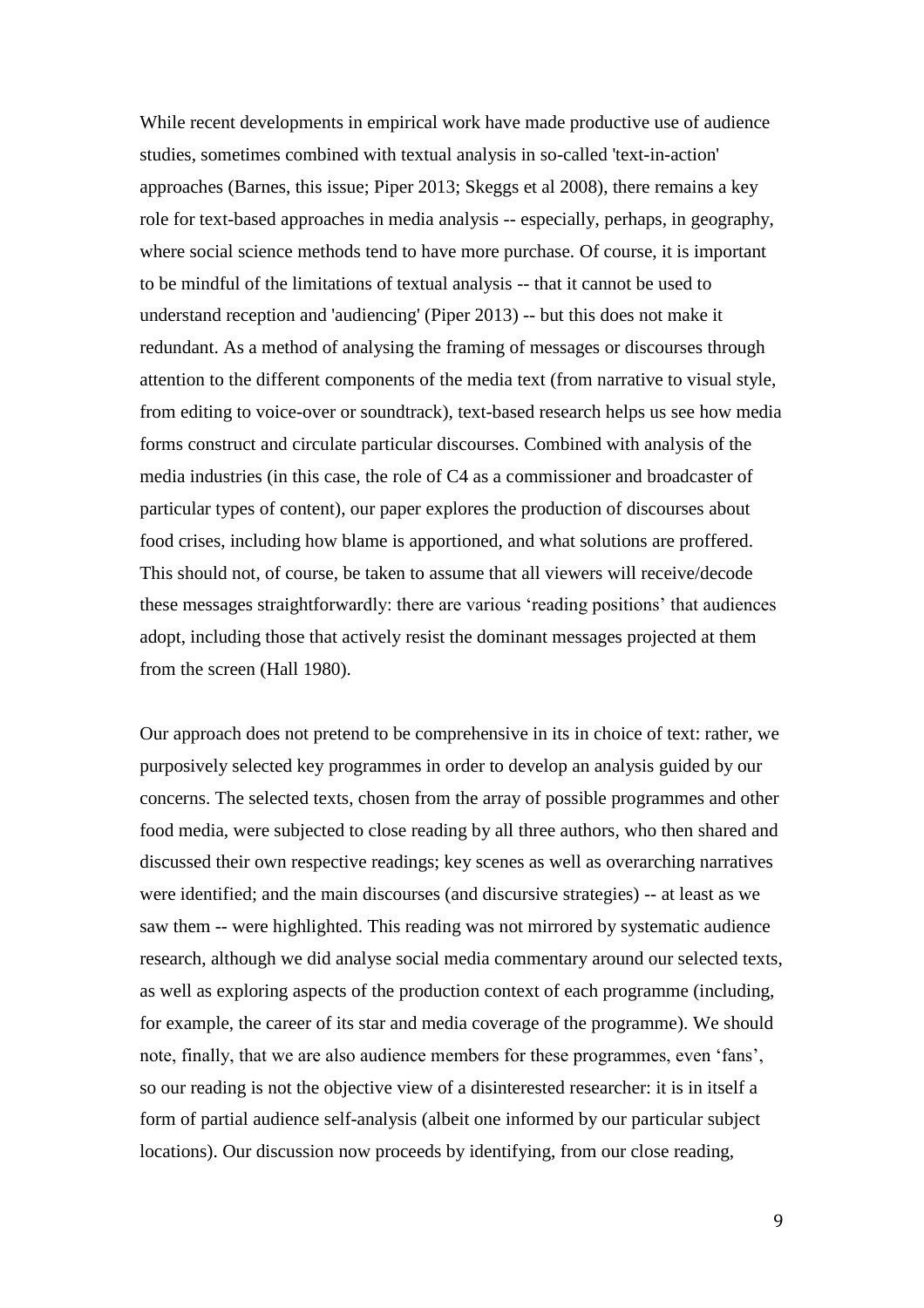various frames of responsibilization that the selected programmes produce and narrate.

### **3. Responsibilizing Consumers**

'Ordinary people' acting as consumers are often identified as responsible for causing, contributing to and also solving the 'crisis' identified within the CCD. Alongside other critics who have explored Jamie Oliver's CCDs (Barnes, this issue; Fox and Smith 2011; Gibson and Dempsey 2013; Rich 2011; Warin 2011), we locate our discussion in relation to wider debates which highlight how lifestyle and reality television formats have been used to naturalize neoliberal values and to draw distinctions between good and bad consumer-citizens (Couldry 2010; Ouellette and Hay 2008; Sender and Sullivan 2008; Silk and Francombe 2011). We also examine the extent to which these representative consumer figures are classed in particular ways (Biressi and Nunn 2013; Haywood and Yar 2006; Tyler 2008). We show how both the 'successes' and 'failures' of 'ordinary people' are ultimately used to affirm the food personality as a kind of superhero distinguished by their exceptional degree of responsibility, passion and caring<sup>iv</sup>.

#### 3.1 Sain*t Jamie's Second Coming*

*Jamie's Ministry of* Food focused primarily on consumption practices as both the cause of and solution to the 'obesity crisis'. While the government is seen as having a role to play (see below), it is the activities of consumers rather than the food industry that are presented as the cause of the 'epidemic'. The series mirrored wider changes in representations of working-class consumption which no longer focus on the 'inability to consume' but on consumption practices identified as 'aesthetically impoverished' (Hayward and Yar 2006: 14). The 'crisis' is visualized in *Jamie's Ministry of Food* through the representative figure of Natasha Whiteman, a single parent living on welfare benefits whose 'improper' consumption of food (her children are shown sitting on the floor eating takeaway kebabs – presumably made from processed doner meat -- from Styrofoam containers) is linked not to economic poverty but 'improper consumption' more generally (the children sit in a room dominated by a large widescreen TV). The portrait of Natasha as a 'bad' subject was not lost on viewers, who commented on blogs about the relationship between her poor consumption choices and her moral shortcomings (Hollows and Jones 2010; Piper 2013).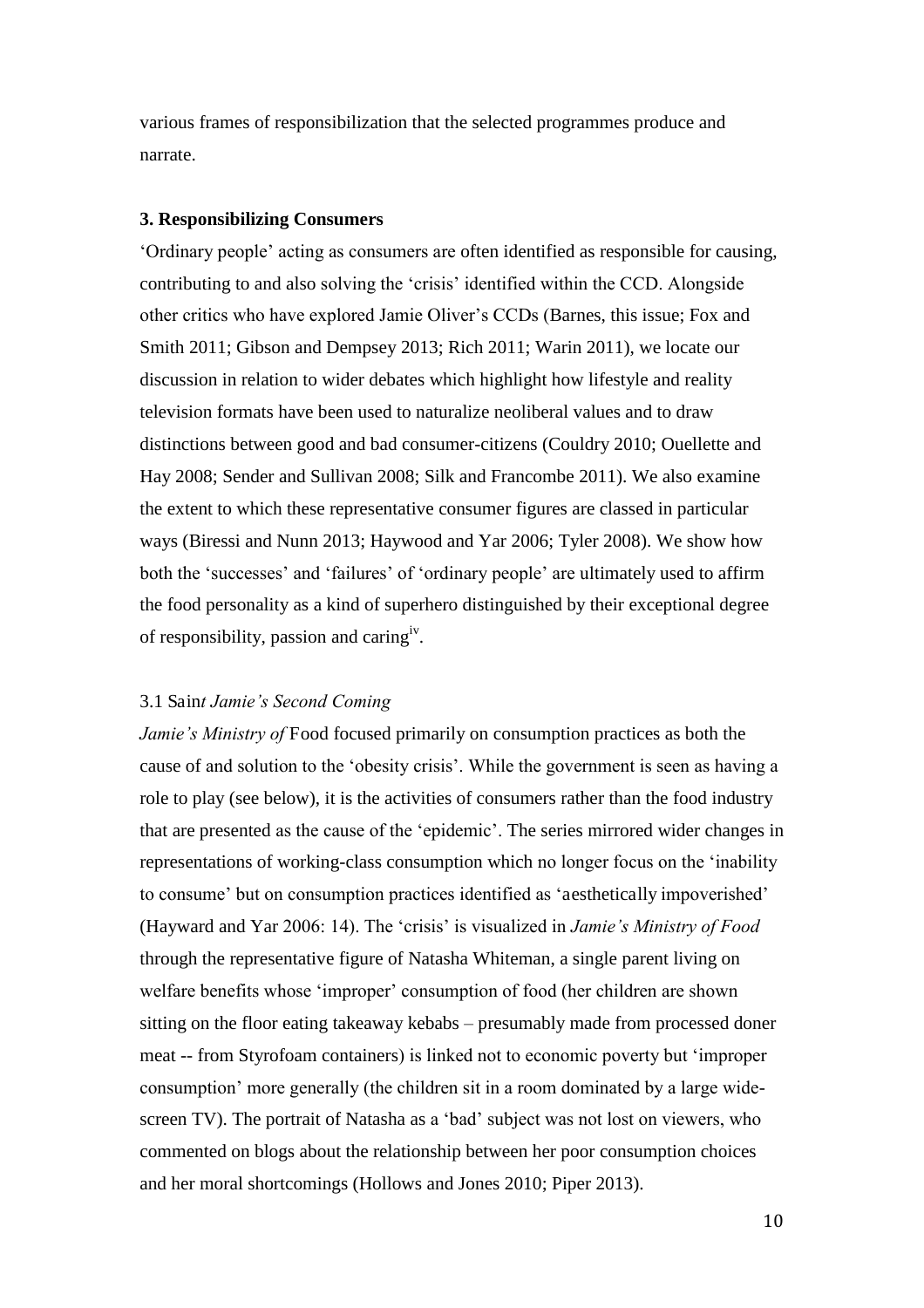*Jamie's Ministry of Food* focuses on the ways in which fractions of the working class make poor consumer choices because -- in their tastes for takeaways, convenience food and confectionery -- they demonstrate a lack of cultural capital and the culinary skills needed to become 'good' consumers. If making class differences legible is a source of potential entertainment in the CCD (Piper 2013), representations of 'bad' working-class consumers also contribute to a wider process through which social class and moral value are realigned (Skeggs 2005). The show's pedagogic address focuses on personal responsibility, 'diagnosing and rehabilitating cases of 'ignorance' and self-neglect, and allowing the television viewer at home to identify as normal in comparison' (Ouellette and Hay 2008: 476).

In the case of *Jamie's M*inistry of Food, this enabled Oliver to trade on moral concern as a form of capital (Hollows and Jones 2010) and to legitimate the need for more Jamie Oliver product to 'educate' the public. It is therefore unsurprising that in the pre-publicity for Oliver's 2013 series *Jamie's Money Saving Meals*, he resurrected images from *Jamie's Ministry of Food* in a magazine interview: 'I'm not judgmental, but I've spent a lot of time in poor communities, and I find it quite hard to talk about modern-day poverty. You might remember that scene…. with the mum and the kid eating chips and cheese out of Styrofoam containers, and behind them is a massive fucking TV. It just didn't weigh up' (Deans 2013). This works to suggest that working-class people are in some ways fated to live poor lives because of poor choices and that, in terms of Oliver's trajectory as a moral entrepreneur, more television cookery programmes are the solution to 'modern-day poverty'. Here, economic capital, cultural capital and moral worth are all interwoven around the scene of 'aesthetically impoverished' domestic food consumption.

### 3.2 Ethical Makeovers

The relationships between economic capital, cultural capital and morality also feature in CCDs concerned with ethical consumption. While *Hugh's Chicken Run* (focusing on poultry welfare), *The People's Supermarket* ('fair' and sustainable food) and Jimmy and the Giant Supermarket (animal welfare) hold the food industry to be responsible for the ethical crisis at the centre of their respective CCDs (see below), consumers are represented as partly culpable, and responsibilized consumers are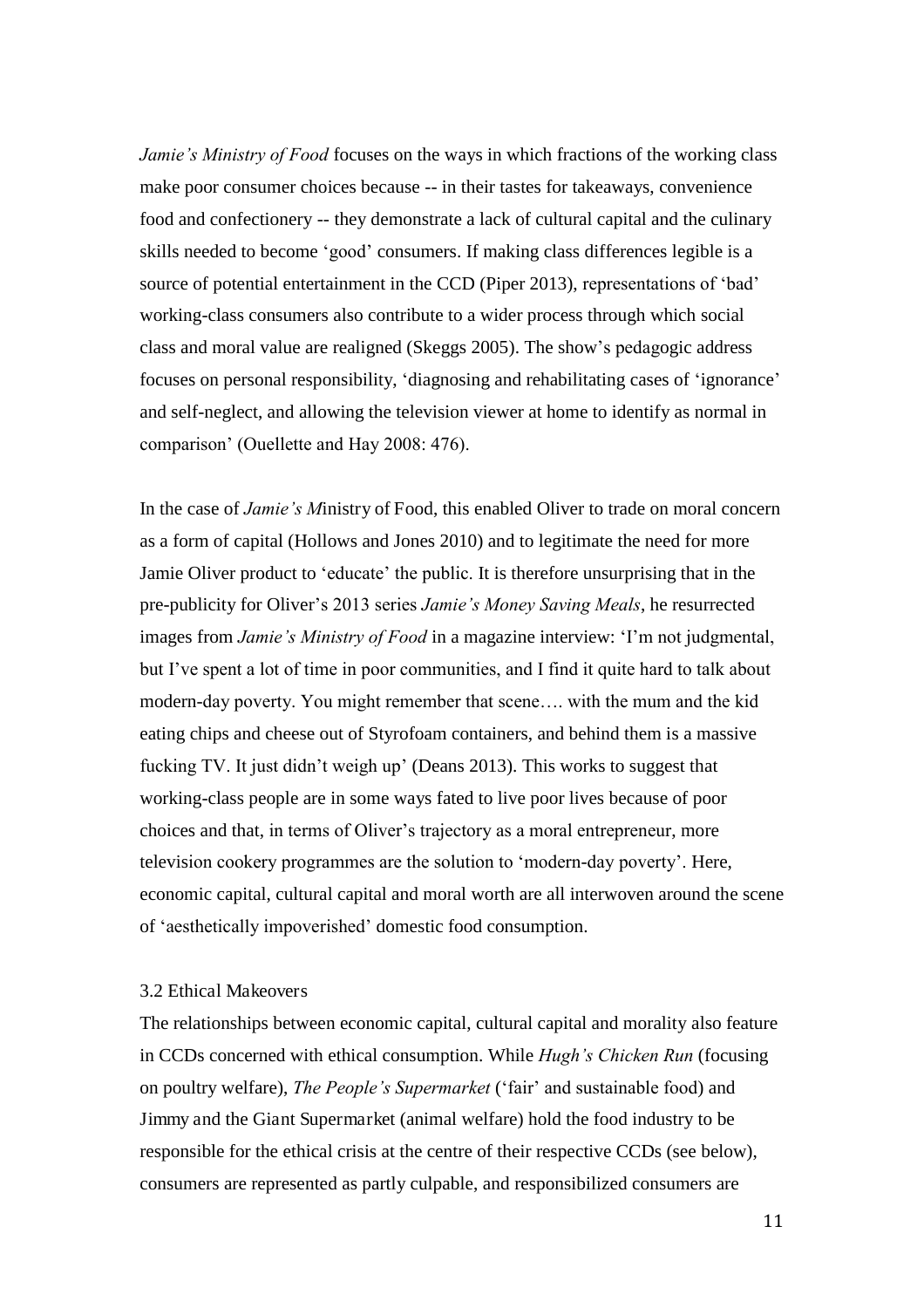shown to be integral to solving the problem. Nonetheless, in contrast to *Jamie's*  Ministry of Food, consumers' responsibility is treated more sympathetically in these shows -- especially consumers on limited budgets.

How these CCDs frame consumers varies. *Hugh's Chicken* Run takes place on a working-class estate and attempts to transform its residents from 'unethical' into 'ethical' consumers. In this makeover process, the residents are introduced to the joys of raising their own chickens and subjected to the reality of battery farming. While TV cook Hugh Fearnley-Whittingstall does attempt to transform the supermarket giant Tesco's practices in relation to chicken production, the series climaxes in a 'free-range week' in which local residents are asked to buy only free-range chickens. By emphasizing consumers' ability to make a change through their purchasing power, the show demonstrates how consumption can be a form of citizenship (Littler 2009). The series presents 'green modes of living… as middle-class virtues to which we should all aspire', offering the residents who submit to being made over an identification with 'ethical modes of distinction' which 'are increasingly associated with social distinction' (Lewis 2008b: 238).

In the process, the show sets up distinctions between what it positions as 'ethical' and 'unethical' consumers, with the latter associated with Hayley, a working-class mum who remains resistant to change. Refusing to demonstrate the 'correct' emotional dispositions when shown the production methods used in intensive farming, Hayley instead reiterates that she is a single mum whose primary ethical responsibility is to budget wisely in order to care for her family (Bell and Hollows 2011). Here the responsibilities associated with modes of ethical consumption conflict with the everyday ethics governing thrift-oriented consumption (Barnett et al 2013), leaving Hayley positioned as an 'unethical' consumer. Indeed, Hayley recognizes this positioning when she is caught by Hugh buying 'cheap' chicken during free-range week and states 'Don't look at me like that … this is all I can afford at the moment'. This causes Hugh to temporarily reflect on the limits of ethical consumption: 'Back to reality. Mums like Hayley, tough budgets, kids to feed, two [chickens] for a fiver, what are you going to do?' Although this reality is quickly forgotten as the show celebrates those with more ethical practices (and Hugh's successes), it nonetheless challenges Powell and Prasad's (2010) claims that lifestyle programmes simply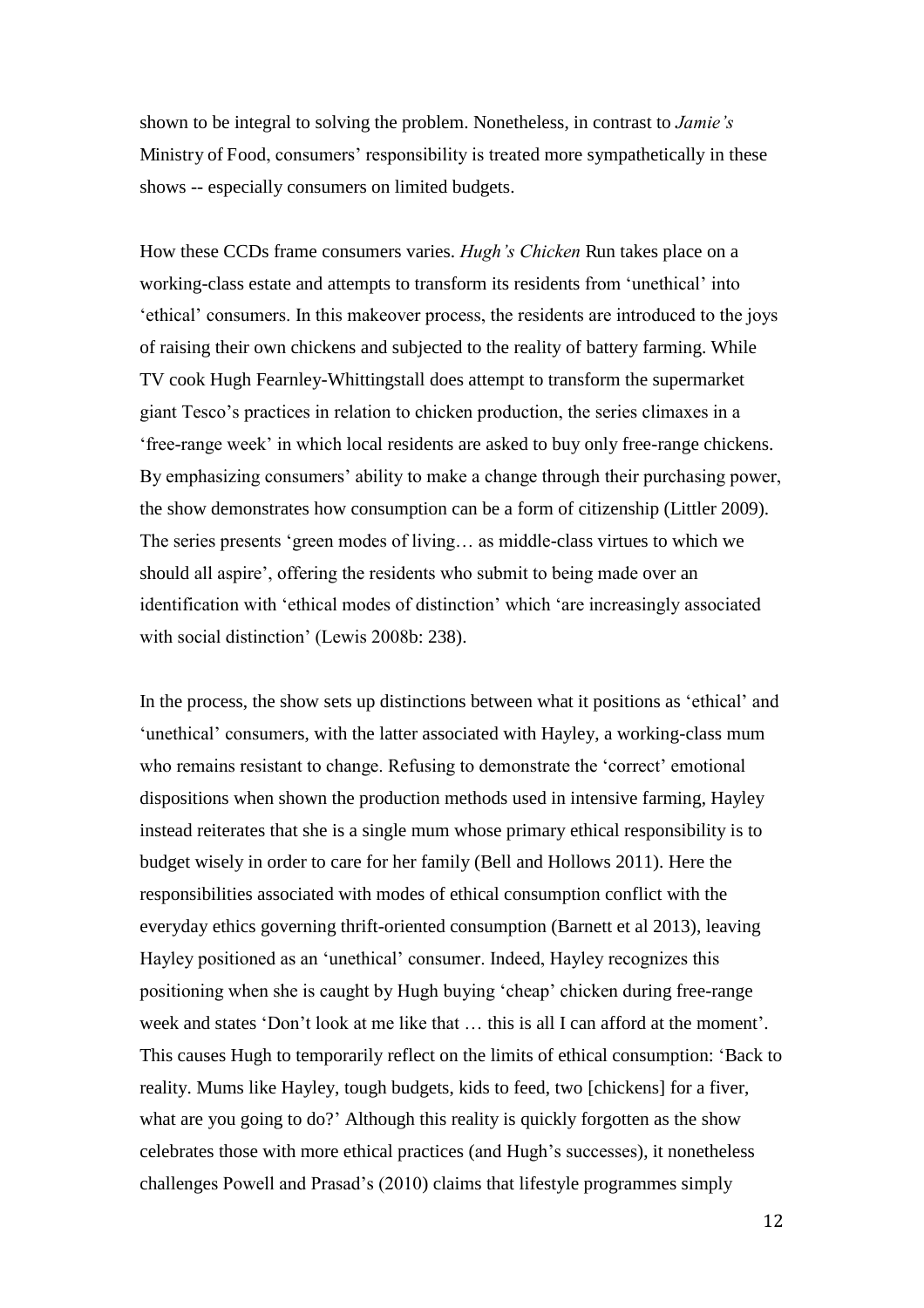disavow the extent to which social inequalities limit our abilities to makeover the self. Whether people can 'afford to care' also operates as the starting point for Jimmy Doherty's quest to get Tesco to produce affordable free-range food in Jimmy and the Giant Supermarket, analysed later. As Doherty puts it, those with financial constraints 'feel they're left out of it, they're not part of the club: I'd love those guys to be buying into that free-range element'.

#### 3.3 Supermarket Hero

Food retail is the focus of The *People's Supermarket*, starring the relatively unknown TV personality Arthur Potts Dawson, a restaurant chef with an interest in sustainability and food waste. Potts Dawson sets out to 'change the way Britain shops for food' and to challenge the control major supermarket chains exert over food producers, over people's ability to forge a sense of community in contemporary urban spaces, and over food consumers. The series thus frames its crisis as the dangers – to producers, consumers and the environment -- of the domination of the food chain in the UK by a small number of powerful supermarkets. Claiming to offer 'people power', the series follows Potts Dawson's attempt to establish a co-operative run by and for 'local' people. Focusing on an attempt to produce an economically viable and more ethically responsible alternative to the major supermarket chains, a key motivation within the series is how to make supermarket consumers, wedded to costcutting and convenience, into People's Supermarket members and shoppers.

Much of the drama centres on class conflict between those members. Unlike *Jamie's*  Ministry of Food and H*ugh's* Chicken Run, The P*eople's* Supermarket is located in a mixed class neighbourhood marked by high property prices but with remaining social housing stock. Class conflicts come to a head over two key issues as the supermarket develops: the price of its goods and the type of produce that is stocked. A concern for many of 'the people' is that they cannot afford to shop at the People's Supermarket: Arthur lack the buying power of the major retailers, which forces up prices, and this is exacerbated by his commitment to stocking the shop based on ethical principles such as local sourcing, sustainability, 'quality' and 'healthy' choices. Like Hayley in H*ugh's* Chicken Run, a number of working-class residents view this ethical premium as too high because it works against the 'ordinarily ethical' dispositions involved in caring for a family on a tight budget (Barnett et al 2005).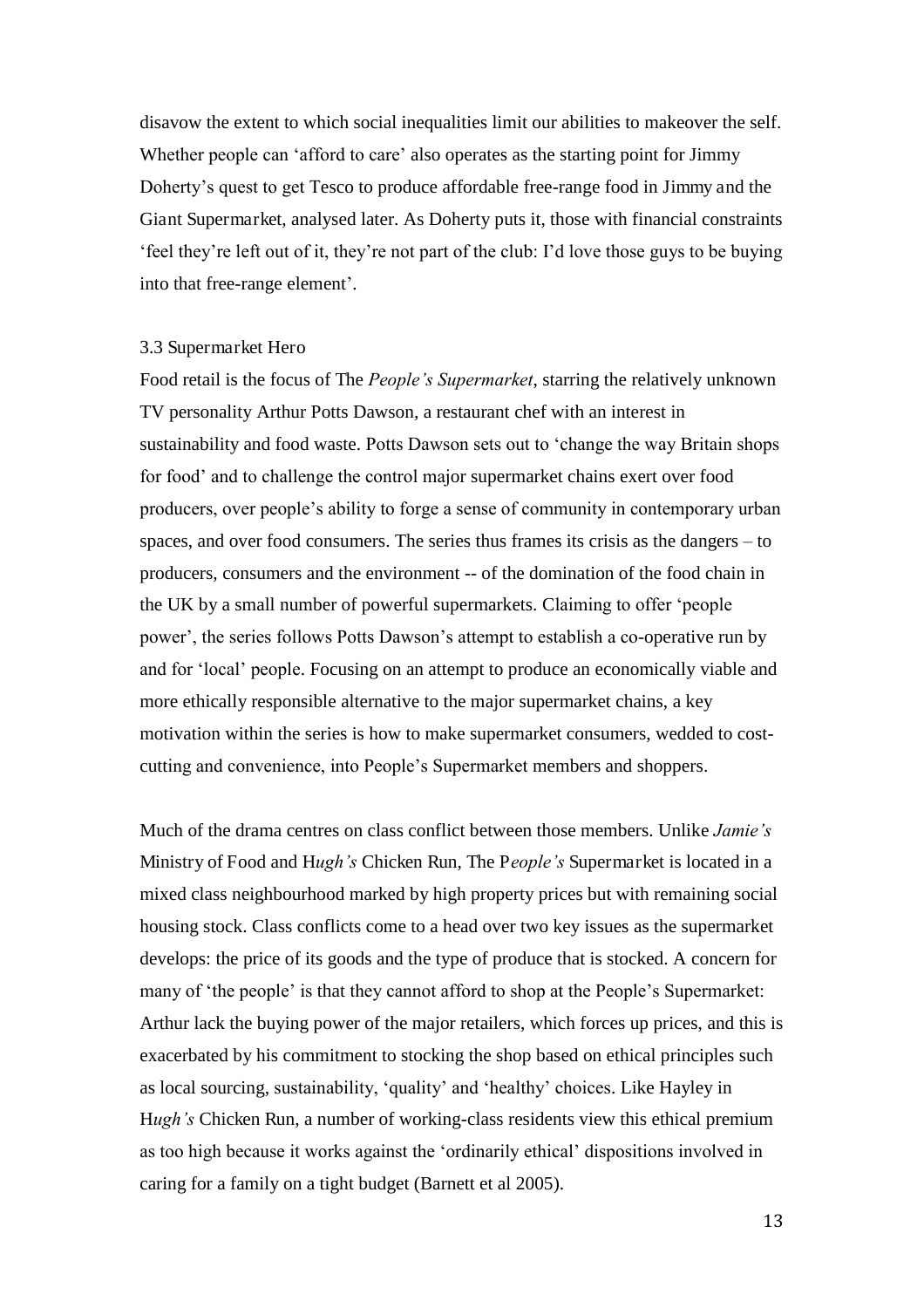Class differences in cultural capital and consequent food tastes overlay these economic inequalities (Bourdieu 1984; Johnston and Baumann 2011) and this provides a key source of dramatic conflict, as is so often the case in lifestyle and makeover TV. In to-camera pieces prior to a members' meeting in episode two, those members positioned as middle class praise the 'wonderful artichokes and gooseberries' while lamenting that the stock of fizzy drinks 'looks a bit Tesco'. Working-class members, by contrast, complain that there is too much organic produce and no fish fingers. The formal meeting brings out similar antagonisms. Middle-class members complain about the food miles travelled by Peruvian asparagus and demand 'big Italian olive oil bread'. When working-class Josie asks whether Arthur would consider stocking frozen chips (fries), another member asks 'why can't you make them out of potatoes?' to which Arthur responds 'some people can't, I'm afraid'. While questions about time poverty are side-stepped, the meeting comes to an uneasy resolution following an intervention from a middle-class member who admits he can't afford organic food. The voiceover suggests that 'ordinary people', their economic constraints and their 'simple' tastes, will now be taken into account, transforming stock: 'Arthur had to admit that he was wrong to concentrate on high-end produce'.

Unlike *Jamie's Ministry of Food*, The P*eople's* Supermarket gives more space for a variety of voices to be heard and (at least partially) legitimated. Nonetheless, while the series opens up a position from which to mock the pretentious choices of the middle classes, it is still the middle-class co-op members who can generate a sense of distinction that arises from the 'performative practice associated with being an ethical consumer' (Barnett et al 2005: 41), while the working-class members have less scope to generate profit from their complaints that they can't get 'plain basic stuff'. Although in a later scene Arthur sits down with Josie and makes it clear that he needs to learn from members like her, this is undercut when, in a to-camera piece, he repeatedly describes Josie and her stance as 'difficult'. Therefore, while Josie's consumption practices are rendered meaningful, the show reinforces middle-class values as 'normal, good and appropriate…. functioning to mark the proper and its limits' (Skeggs et al no date: 1).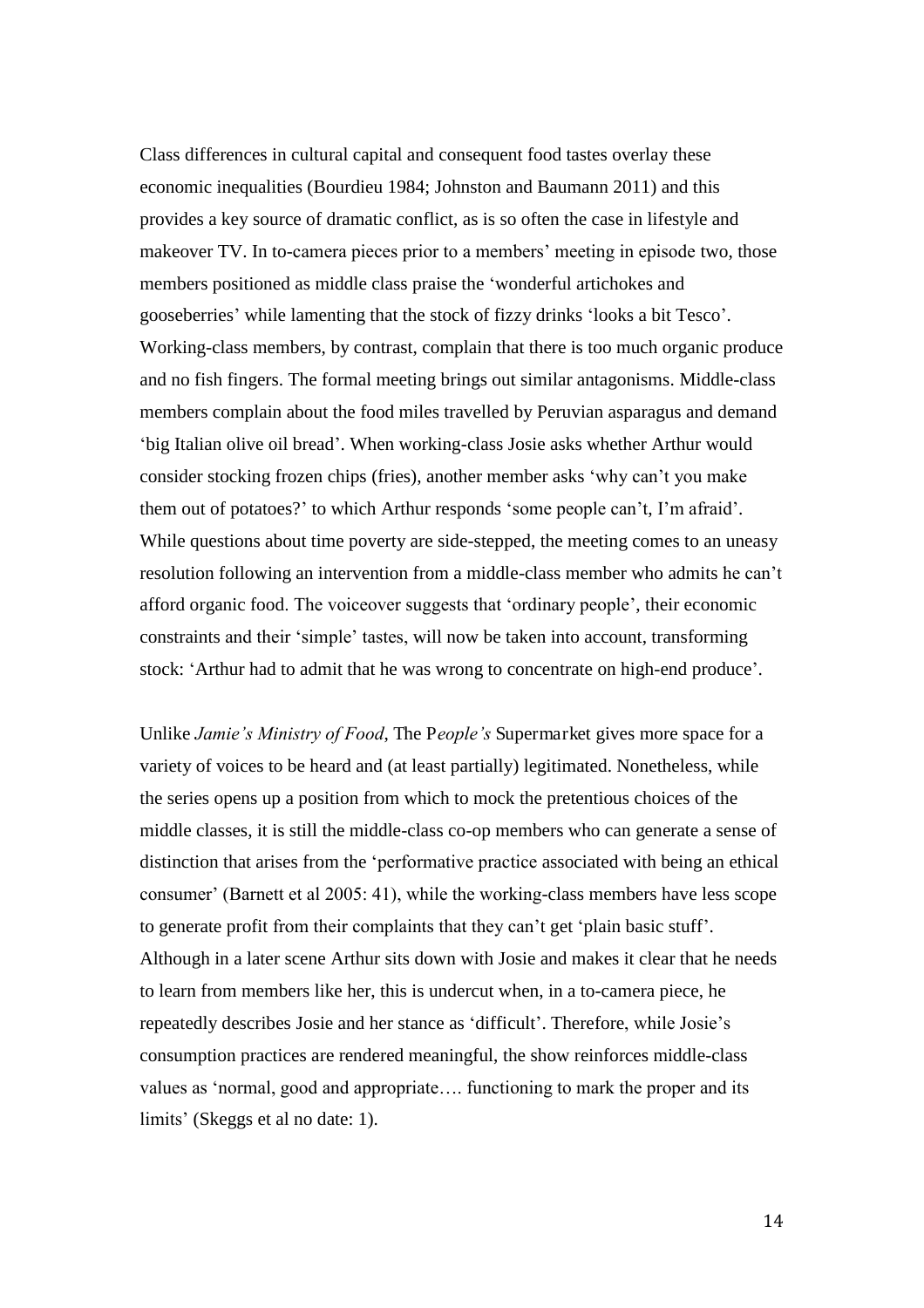By setting up food personalities in terms of their passion and willingness to tackle a problem that no-one else is seemingly addressing, consumers are tasked with the responsibility for solving food crises after the cameras (and celebs) have gone. Although these shows differ in the extent to which consumers are responsibilized, they portray 'good' consumers as 'active citizens' and 'ethical consumers' (Couldry 2008; Goodman 2010). In this way, our argument so far supports other studies of both Jamie Oliver's CCDs and reality television more generally which draw on Foucault to highlight how these shows promote neoliberal forms of governmentality -- as discussed earlier, where we also noted our interest in going beyond readings that simply equate CCD with responsibilization and neoliberalism. In particular, we flagged how these shows open up space for resistance, and that they have the potential to identify other actors responsible for food crises. We now turn to a consideration of the extent to which this potential is realized.

### **4. Responsibilizing the Food Industry**

CCDs do not only responsibilize consumers; food producers – especially intensive agribusiness and supermarkets -- are also targeted as emblems of systemic problems. Using food media to highlight problems and anxieties, to mobilize viewer-consumer ethics and as a medium for 'food pedagogies' is not new (Flowers and Swan 2011). Freidberg (2004), for example, outlines how 'commodity-chain exposés' have been used on UK television since the mid-1990s, compelling producers and retailers to address ethical issues as much to protect their brand image as to act 'responsibly'. While 'the political economies of oligopolistic media production and food retailing appear highly unfavourable for the development of an energetic, critical movement around 'ethical' food sourcing', Freidberg (2004: 518) argues, 'this has in fact happened in Britain' – and CCDs sometimes continue this lineage, emerging as a platform for some television chefs to engage with food politics. While there are clearly close entanglements between some of these TV chefs and the food industry (Jamie Oliver fronting adverts for Sainsbury's supermarket and embracing more relaxed broadcasting rules on product placement in his recipe format shows), here we explore the extent to which the CCD has represented the food industry as responsible for producing and solving food crises or, alternatively, offered food companies an opportunity to 'manage' their brand identities and reputations.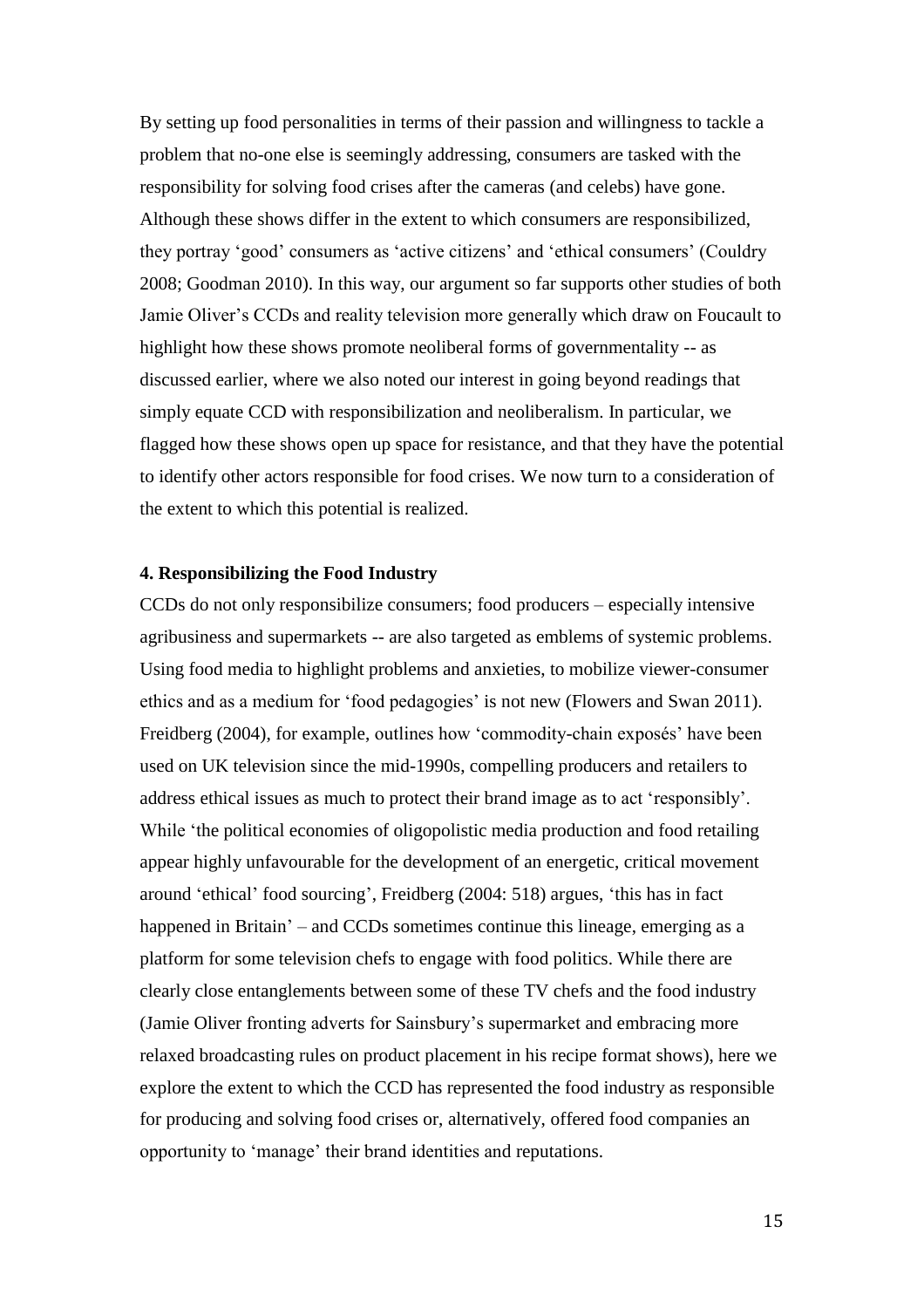### 4.1 Tesco Makeover

Jimmy and the Giant Supermarket featured TV food personality Jimmy Doherty attempting to persuade Tesco to produce higher welfare versions of selected products at affordable prices. With Compassion in World Farming acting as an adviser, the series appeared to be premised on an adversarial relationship between Jimmy and Tesco. However, while the voiceover in the pre-title sequence talks about 'challenging' the supermarket as Jimmy enters 'the belly of the beast', Tesco's management present their relationship with Jimmy in terms of a partnership ('it's a great challenge we'd like to be part of'). Nevertheless, Jimmy and the Giant Supermarket represents the food industry as responsible for enabling 'ordinary' consumers to 'afford to care': if consumers are to be responsibilized, industry must play a role in that process.

While Jimmy and the Giant Supermarket offered the opportunity for some of Doherty's compassion and animal welfare credentials to rub off on Tesco's brand image, the series also opened up space to publicize animal welfare issues in food production. For example, viewers witness the slaughter of day-old male dairy calves because there is no market for veal in Britain. While the dairy industry and ill-informed consumers are largely blamed for this situation, questions are also raised about Tesco's power over the food chain and farmers' economic fates. However, Tesco's message throughout the series positions the supermarket as a public servant, entirely responsive to its consumers: in the show, they present their 'consumer panel' as sovereign, and in publicity around the series reiterated that 'it's you, not us, who decides what makes it onto our shelves' [\(realfood.tesco.com/our-food/higher-welfare-meat.html\)](http://realfood.tesco.com/our-food/higher-welfare-meat.html). Therefore, Tesco not only uses the series to foreground its new higher welfare products but also consistently aligns itself with the values of Jimmy's campaign in order to promote its corporate social responsibility and 'greenwash' its image. Rather than suggest that the food industry needs increased regulation to meet higher animal welfare standards, retail's ability to self-regulate is represented as dependent on consumers' willingness to take responsibility.

It is unsurprising that Tesco sought to harness the power of the CCD to meet their own needs, because the supermarket had been the critical focus for *Chickens…*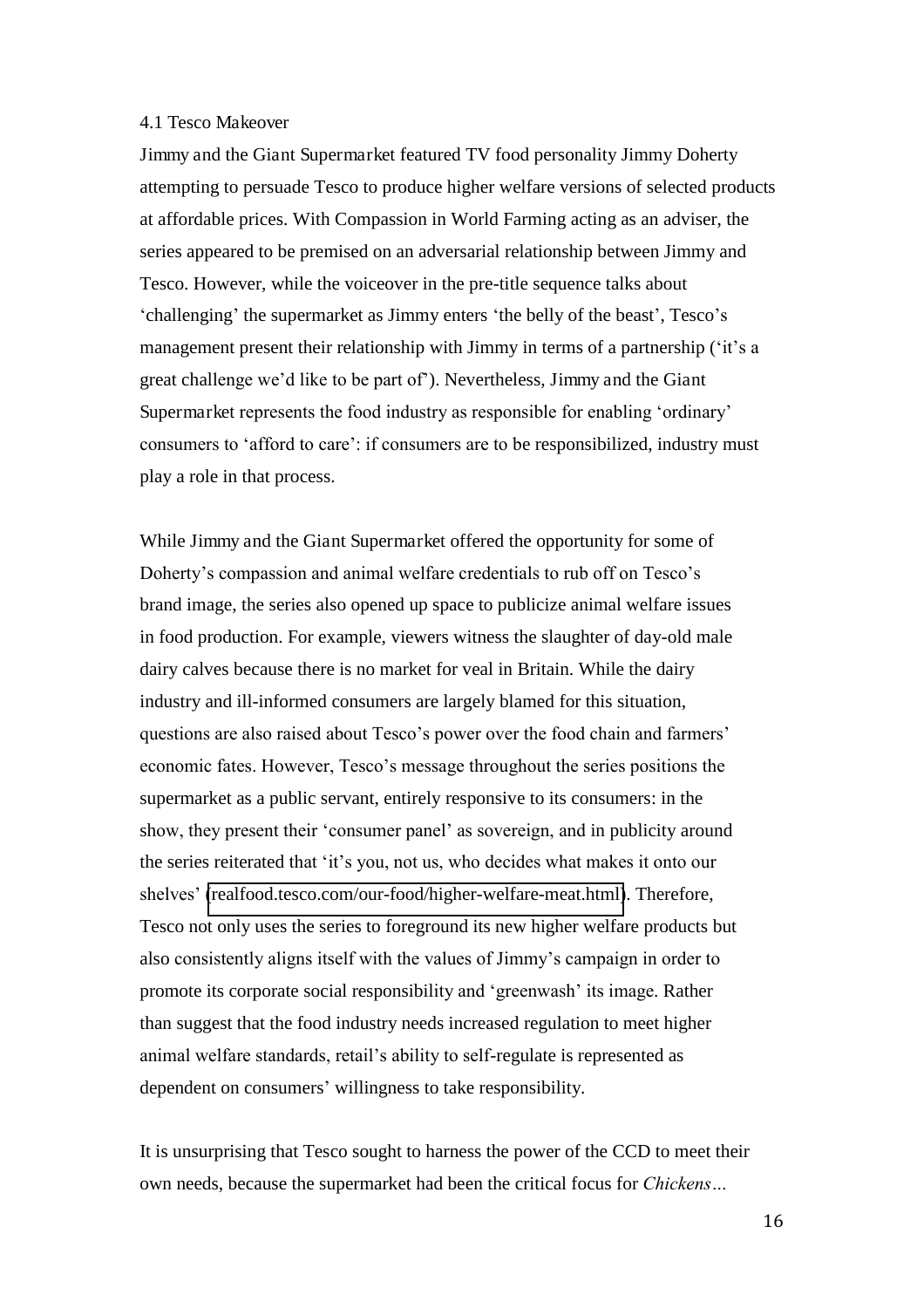*Hugh…* and Tesco Too, Fearnley-Whittingstall's follow-up to H*ugh's* Chicken Run. Largely abandoning his previous campaign which championed free-range chicken, this programme focused on the 'qualitative difference' between the conditions of chickens raised under the 'Freedom Foods'<sup>v</sup> intensive farming system and the 'standard system'. Hugh's mission becomes to get Tesco to upgrade its basic chicken to meet Freedom Foods standards and to 'close the gap' between corporate policy on welfare and actual practices. Other supermarket chains are shown to be improving the welfare standards of their chickens and/or their labelling practices, and it is Tesco, not corporate food retailers in general, who are represented as 'the problem' demanding a makeover. Hugh marshals the interests of chickens (who need higher welfare lives), consumers (who need to be able to make informed choices), the poultry industry (the 'poultry price war' between supermarkets is putting 'farmers out of business') and animal welfare organizations against Tesco, represented here as an obstructive, bullying and faceless corporate power which misleads customers.

In the process, the show highlights how corporate practices do not necessarily meet their publicized responsibility statements, and simply act as 'a form of reputation management in the face of criticism' (Littler 2009: 61): an 'onslaught of corporate welfare-wash', Hugh calls it. The programme demonstrates everyone taking responsibility (even Hayley from H*ugh's* Chicken Run, who switches to Freedom Foods chicken) -- except Tesco. Indeed, Tesco's response to Hugh's purchase of a Tesco share to enable him to table a resolution on animal welfare at its AGM, is to present him with a bill for over £86000 to cover postage costs for sending out the resolution to shareholders. While Tesco is represented as bullying, everyone else continues to take responsibility -- the postage costs are covered in 24 hours, partly out of Hugh's own pocket and partly through individual donations to a fundraising website set up by Compassion in World Farming.

If compassion is now a tradable celebrity asset (Goodman 2013), *Chickens… Hugh…*  and Tesco Too (like H*ugh's* Chicken Run before it and his later Fish Fight shows) works to brand Fearnley-Whittingstall through his capacity to care about animal (and consumer) welfare, and positions him as a cultural intermediary and moral entrepreneur – his role is both to democratize ideas about lifestyle and to frame particular situations as moral problems that warrant both attention and action.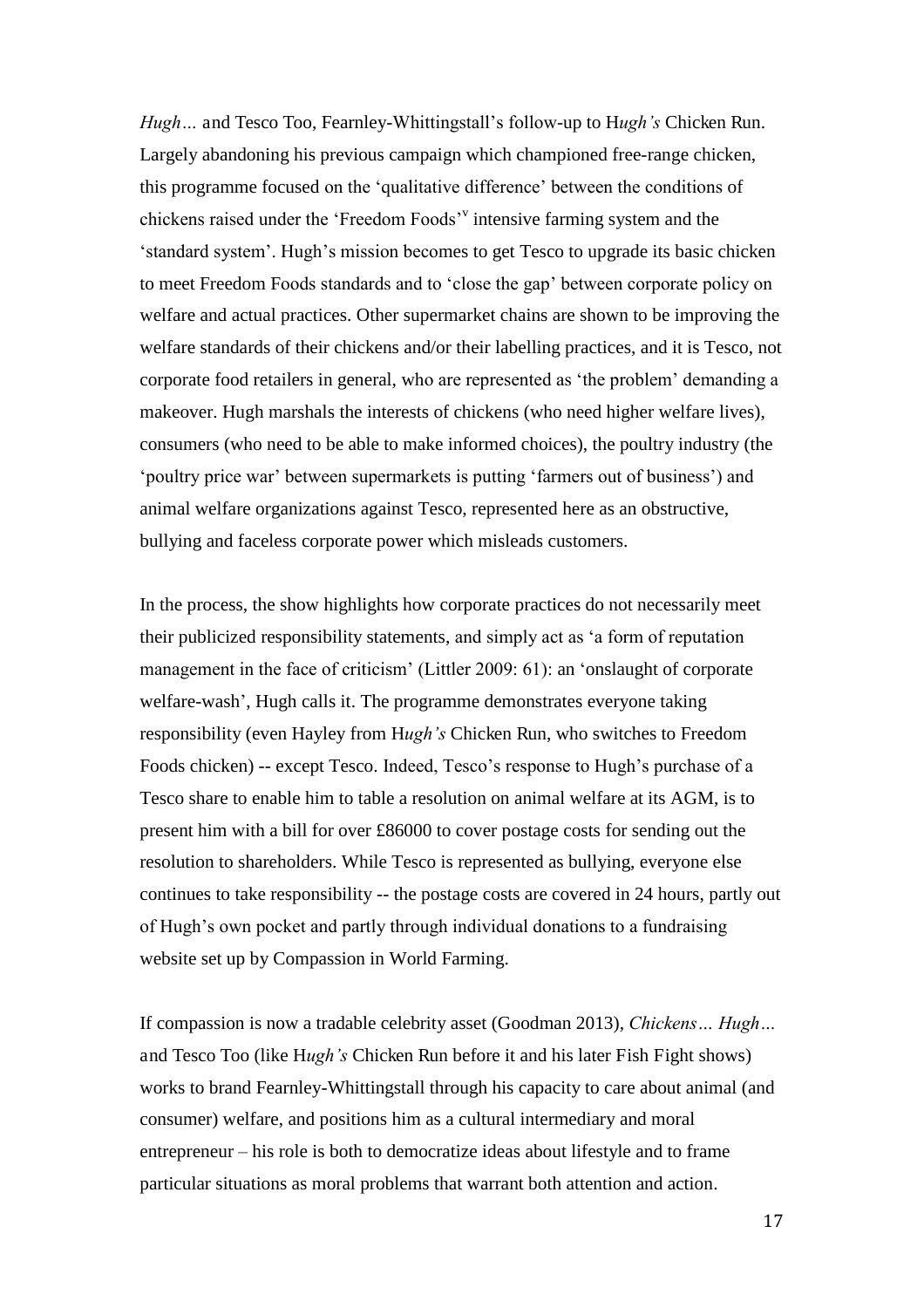However, unlike CCDs such as J*amie's* Ministry of Food, the show acknowledges that there are other activist groups and NGOs – and, to a lesser extent, 'ordinary' consumers -- involved in the fight. While the programme never calls for government intervention, and depends instead on a model in which supermarkets must choose to sign up to regulations on welfare standards, Tesco's level of resistance to Hugh's campaign also suggests the limits of self-regulation. Major shareholders are shown to be only interested in profit and only interested in taking (corporate) responsibility for animal welfare when there is a risk to their brand. Ethical behaviour by supermarkets is therefore shown to be an exercise in reputation management rather than responsibilization. This questions the extent to which CCDs are always simply expressions of neoliberal logic. Furthermore, while *Chickens… Hugh… and Tesco*  Too responsibilizes consumers to act ethically in relation to chicken welfare, its underlying logic also suggests that responsible consumers might choose not to shop at Tesco. While this might do little to disturb the market logic of neoliberalism, it can be understood as part of a model of consumer activism which has a long history (Hilton 2003) and which uses consumption practices to express broader ethical dispositions.

### 4.2 Beyond Tesco

Other CCDs have shed critical light on food retailing. Rather than responsibilize supermarkets to become more ethical, The P*eople's* Supermarket aimed to provide an alternative to them, using a social enterprise model of food retailing. This rested on notions of 'fair trade' – in which neither producers nor consumers are exploited – that recalled earlier waves of consumer activism (Hilton 2003). In line with Potts Dawson's established image as a chef concerned with sustainability, the series also highlighted supermarkets' irresponsible practices in relation to food waste at different points in the food chain (illustrated through examples such as a fundraising dinner concocted out of food from supermarket bins and the sourcing of 'supermarket reject' fruit and veg).

Although as we identified earlier, the series was problematic in its representation of the co-op members as consumers, by working 'in and against' the food retail system (and 'beyond' the big supermarkets), The P*eople's* Supermarket encouraged viewers to envisage alternative or 'diverse' economies (Gibson-Graham 2008; Goodman et al 2010). As with other experiments in collective and co-operative provisioning, The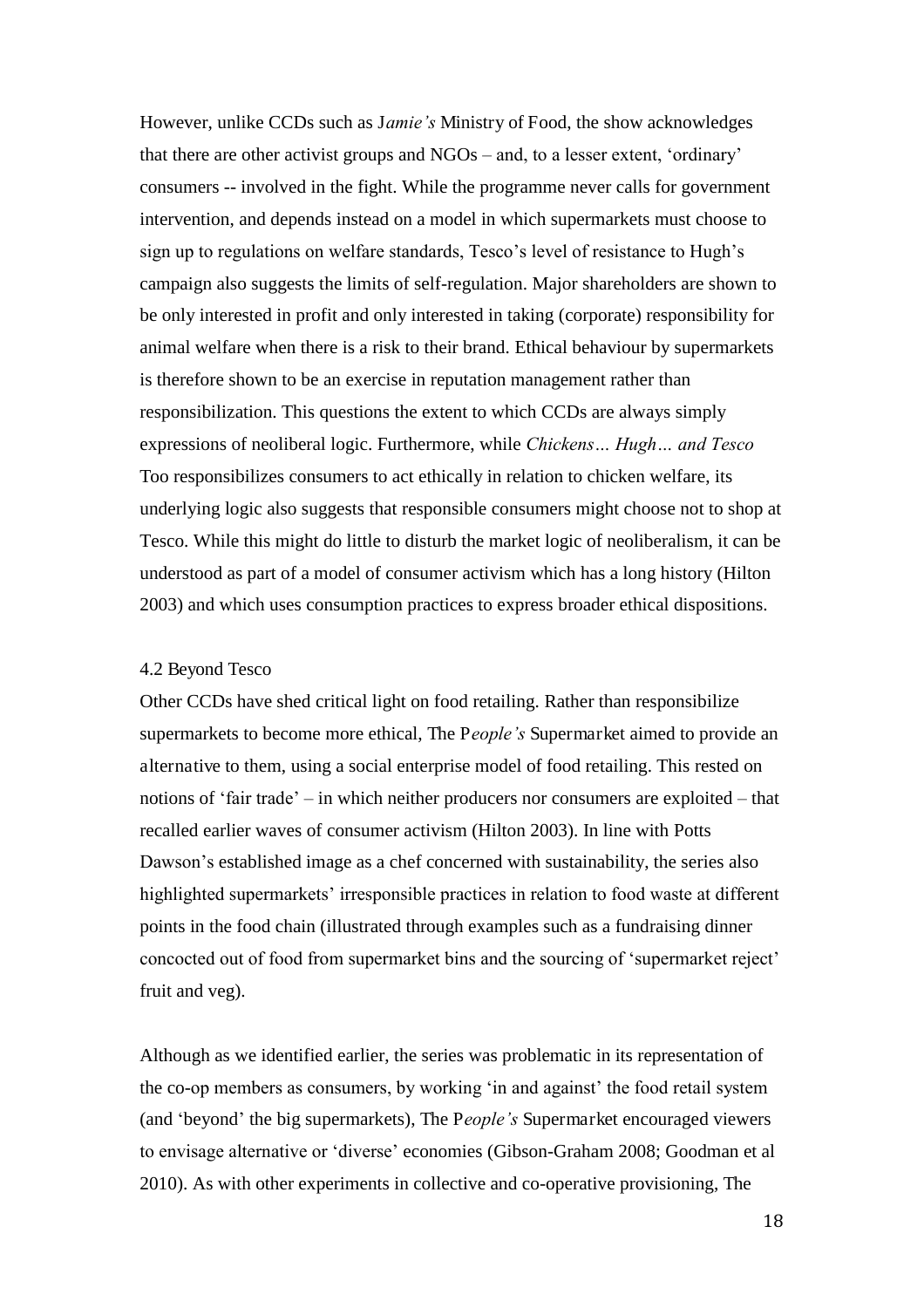P*eople's* Supermarket opens up the idea that changing people's relationship to food shopping can lead to change elsewhere – not just along the commodity chain, but in society at large (Belasco 2007; Little et al 2010). The People's Supermarket characterized itself as 'a commercially sustainable, social enterprise that achieves its growth and targets whilst operating within values based on community development and cohesion' (The Decorators 2013: 43). While its commitment to community and localism might operate as progressive values against the globalizing corporate power of supermarkets, these values would also be appropriated and deployed in different ways by politicians (Williams et al 2014).

### **5. Responsibilizing Government**

While notions of responsibilization play out in CCDs in relation to consumers and the food industry, celebrity food campaigners have also attempted to responsibilize government and the state. CCDs deploy varying understandings of the relationship between food issues, government and the state; we argue that while CCDs share some common ground with the predominantly neoliberal discourse of the 'Big Society', fashioned as the centrepiece of the British coalition government's social policy and moral purpose, they also contain competing and conflicting notions of community and locality. With a rhetoric of community empowerment, the Big Society is often seen as little more than a cloaking device for further neoliberal 'rolling back' of the state (Lister 2014) – its very name is in opposition to 'Big Government', and it proposed forms of volunteerism, localism and social enterprise might be read as 'replacing' the (welfare) state. As we go on to show, insofar as CCDs share a common approach with Big Society, it lies in the central role they give to the chef as entrepreneur, rather than in some straightforward anti-statism. The moral authority and conspicuous activism of the campaigning celebrity moreover reveals some of the problems in constructing a democratic food politics within the  $CCD$ . $\rm^{vi}$ 

Central to all neoliberal projects, and certainly to the Big Society variant, is the imperative to open up public services to market competition and to shrink what is regularly portrayed as a parasitic and unresponsive state dominated by vested interests. In terms of food, the state acts as a provider, often through intermediaries, to dependent groups including schoolchildren, hospital in-patients and prisoners; as a regulator (including the regulation of market competition in agribusiness and food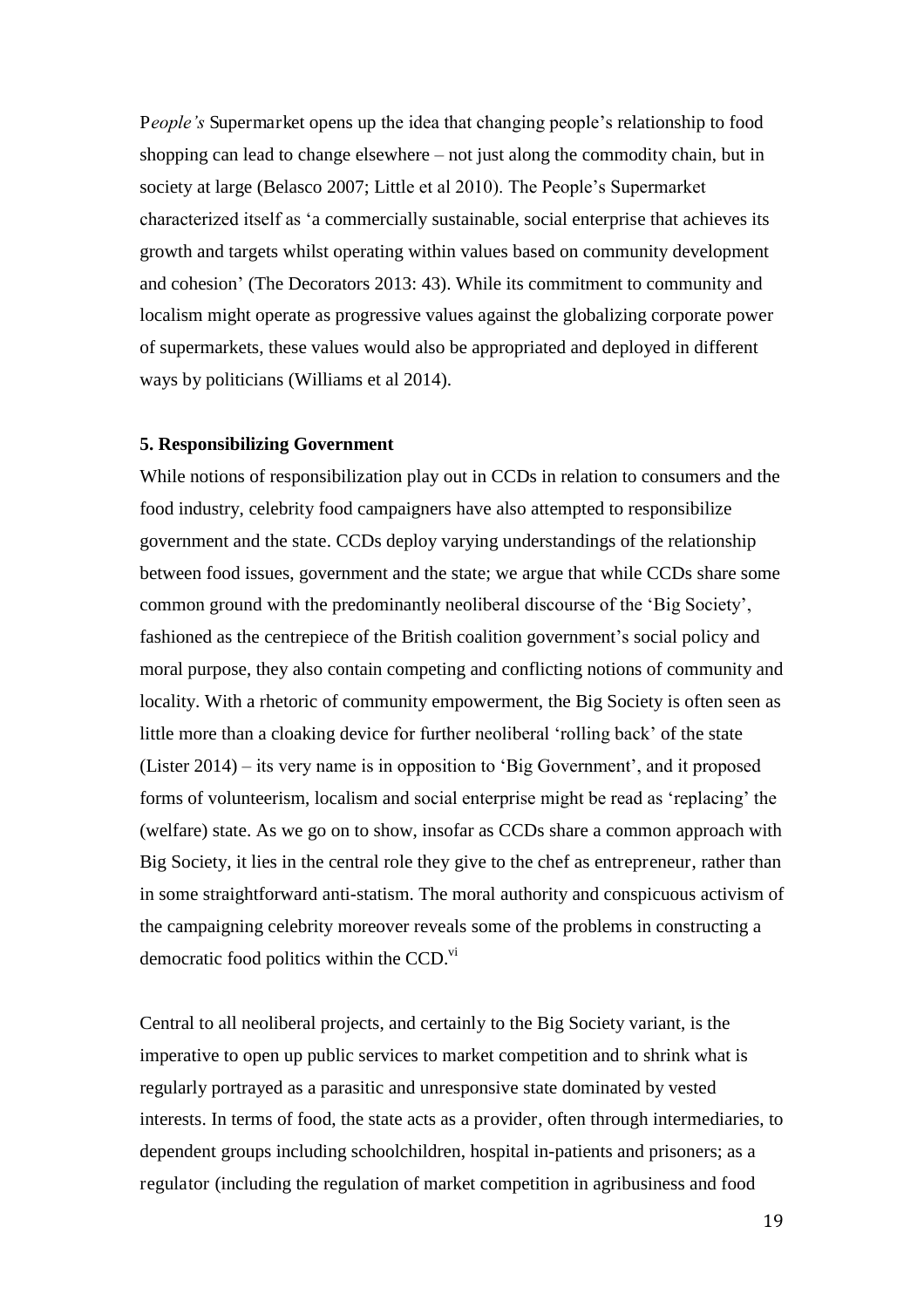retailing); and as an educator in defining the acceptable and permissible forms of the national diet. While generally avoiding much interrogation of the state's function as an enabler of global food capitalism, the CCD has tackled all of these state roles, in a way that sometimes speaks the language of neoliberalism. Gordon Behind Bars (2012), for example, had chef Gordon Ramsay set up a bakery in prison since, according the show's publicity, he 'thinks it's time Britain's prisoners paid their way. There are 88,000 prisoners in the UK and it costs the taxpayer £38,000 to keep each of them locked up for a year'. <sup>vii</sup>

### 5.1 Feeding the Big Society

The most overtly critical position on the state's role in a range of food issues came in J*amie's* Ministry of Food. Although the series celebrated the achievements of the wartime British state, and appropriated its aesthetic in various ways, Jamie's comments both in front of camera and in interview painted a negative picture of the twenty-first century state. He bemoaned the lack of standards among local government personnel, undercut the programme's claim that 'Britain needs a new [state] Ministry of Food' ('Ask Bradford [people] if they want a government ministry of food or a Jamie's ministry of food, they'll say Jamie's'; Cooke 2008: 53); and advocated a 'people power' solution to the 'problem' of the state ('They don't run us, we run the government… Bring it on').

*Jamie's Ministry of Food* was broadcast well before the 2010 UK general election, but its populist anti-statism, together with its representations of 'dysfunctional' working-class life, resonated with the developing themes of resurgent Conservatism. In particular, the series chimed with the language of 'Broken Britain' used extensively by David Cameron and the right-wing tabloid press from 2007 onwards (Slater 2014), and the Big Society that the Conservative election manifesto promised would heal such damage. As Bramall (2013: 91) remarks of *Jamie's Ministry of Food*, rather than recuperating or reinvigorating a 'big' state response to food problems, 'the solution to the crisis lies elsewhere' -- in the entrepreneurial energy manifested by Jamie and perhaps in a new politics prepared to make 'other arrangements'.

Nonetheless, the fact that Jamie couches his campaign in the rhetoric of Cameronite Conservatism does not indicate a straightforwardly neoliberal position, for at least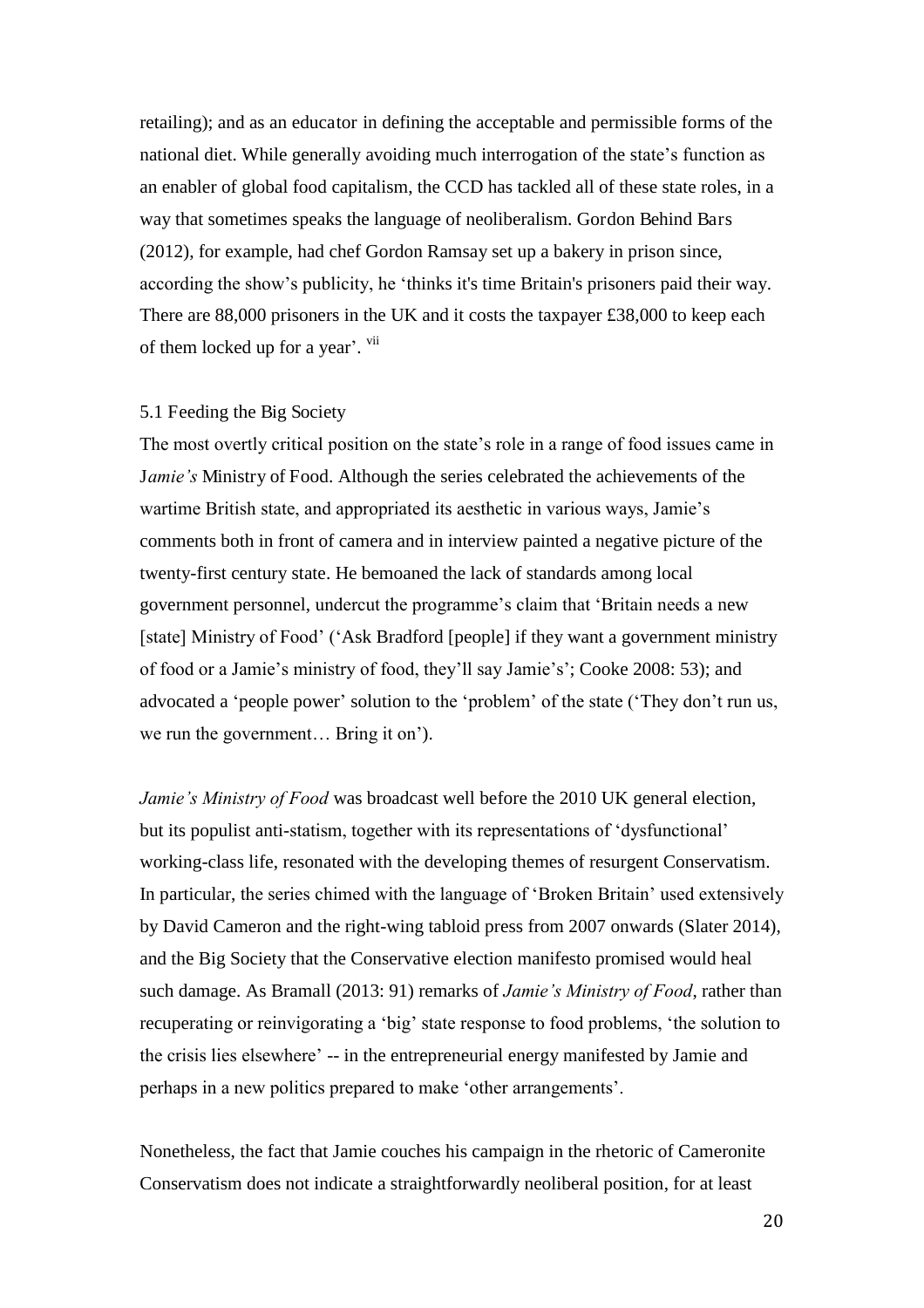three reasons. First, to argue in this way ignores both Jamie's earlier interventions in food crises (which sought to reform rather than dismantle state school meals) and the different strands that constitute the Big Society idea. As Corbett and Walker (2013) note, while the main driver of Big Society rhetoric is undoubtedly the neoliberal desire to remove any residual pockets of the post-1945 settlement (wherein the modern welfare state was forged, based on experiences of wartime austerity but also of common endeavour; on the connection between postwar austerity and the contemporary UK foodscape, see Potter and Westall 2013), it has also been fed by traditions of 'libertarian paternalism' and Conservative communitarianism commonly dubbed 'Red Toryism'. This latter strand of Conservative thinking, while deeply antistatist, also argues 'that the economic neo-liberalism unleashed by the New Right in the 1980s contributed to the destruction of communities by endorsing an extreme individualism, [which] undermined and destroyed the very associative traditions that are the only protection against the state' (Corbett and Walker 2013: 457). CCDs regularly hinge on the romantic attempt to recreate or invent such associative food traditions. *Jamie's Ministry of Food* characterises its Pass It On campaign as a 'modern-day version of the way people used to pass recipes down through the generations', while The P*eople's* Supermarket quotes a local shopper reminiscing that 'years ago it was all little shops … it was communal and it's not any more'. Similarly, a number of CCDs represent the anonymous and distant relations between food growers and food retailers as a problem: ensuring 'good' food knowledge for the customer, and frequently a lower price, involves a cook or retailer establishing faceto-face relations with a farmer.

Second, the chef-celebrity has at times been constructed as a 'busybody' meddling in the state's business. Jamie's ambivalence (even contradictoriness) about the role of the state as a food regulator was established well before *Jamie's Ministry of Food*. Talking to a group of Lincolnshire parents in J*amie's* Return to School Dinners (2006), Jamie observes 'God bless the government but I don't believe they are passionate [about school food]… people can make everything work'. Yet when engaging with Secretary of State for Education Alan Johnson about children's junk food consumption in school, Jamie professes himself 'all up for a government that are a little bit nanny state when they need to be'. It was this nannyishness that was targeted by then Conservative Health Secretary Andrew Lansley, who withdrew a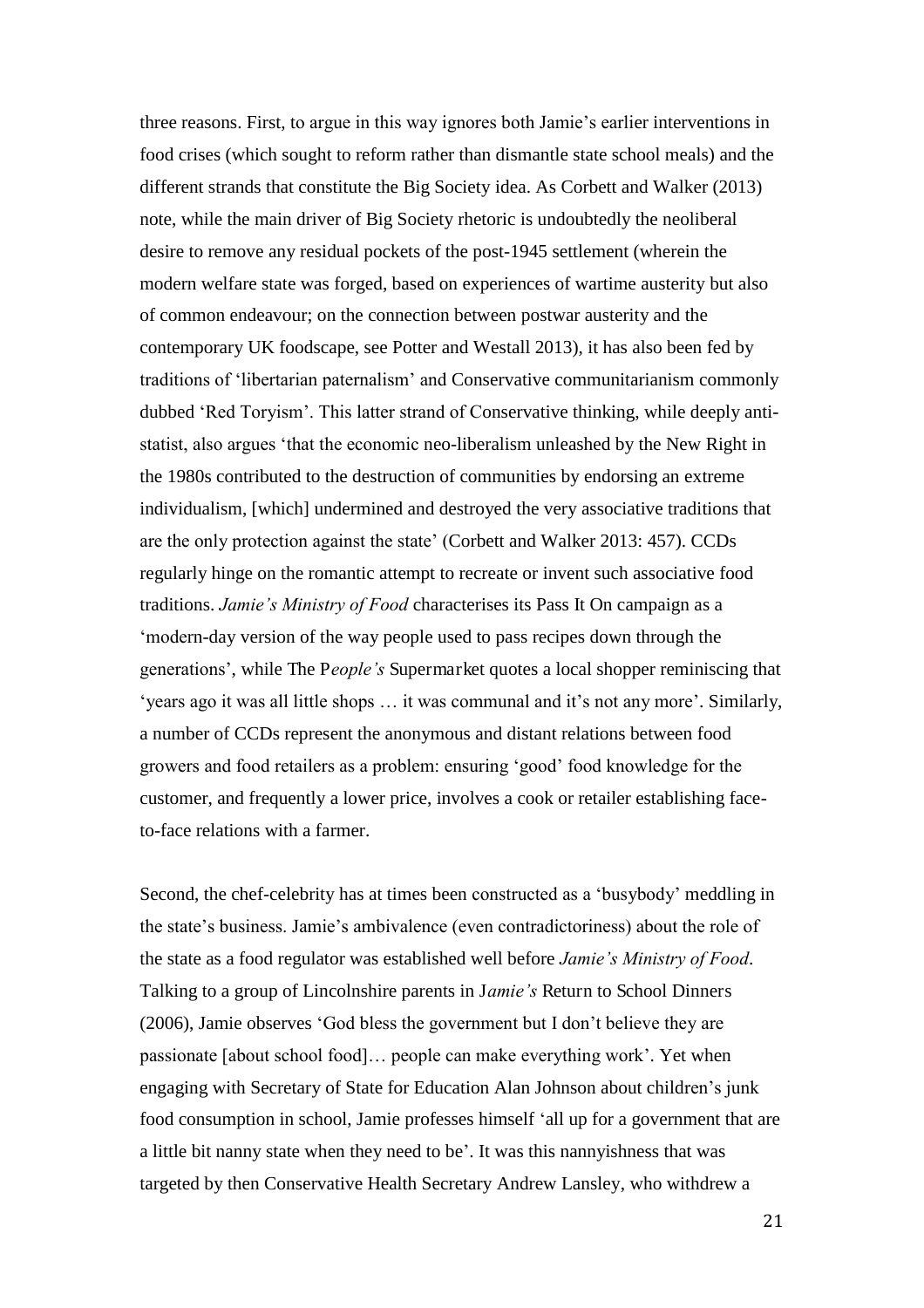New Labour plan to offer free school meals to the children of low-income families and suggested that 'constantly lecturing people and trying to tell them what to do … undermine[s]  $\ldots$  the results that we achieve' (Triggle 2010). Lansley's subsequent apology suggested that Jamie occupied a more prominent position within popular debate about food policymaking than the government minister.

A final objection is that although the programmes may attempt to obscure the role of the state, state funding is an issue whenever the CCD project needs to be sustained beyond the period of filming. Indeed the narratives frequently build towards an encounter with a high-ranking politician, with (hope of) the disbursement of funds providing narrative resolution: in Gordon Behind Bars the chef meets with Justice Secretary Ken Clarke to discuss funding the project; in *Jamie's Ministry of Food* Jamie's plans to roll out the scheme are dependent upon local authority finance; and in The P*eople's* Supermarket the appearance of Prime Minister David Cameron, using the shop as launch pad for a proposed Big Society Bank, becomes an opportunity for Potts Dawson to solicit funds. While Potts Dawson would later react uneasily to The P*eople's* Supermarket's potential co-option as a Big Society model, distancing himself from any association with the Coalition government, he also spies a way to combine political publicity with C4's spotlight, asking the PM for funding.

## 5.2 Arthur and David, Jamie and Tony

The appearance of Cameron on The P*eople's* Supermarket suggests that, rather than these CCDs reflecting changes taking place in the political field, they represent parallel and co-constitutive exercises in branding. Just as we have seen chefs brand themselves as food campaigners, C4 repositioning their brand around the CCD, and big food retailers attempting (with varying degrees of success) to rebrand themselves through their association with culinary campaigns, so too politicians have sought to associate their brand with the CCD. Boyle and Kelly (2012) suggest that politicians have made use of business celebrities who they believe connect better with the public than themselves; this use of food personalities offers similar opportunities. While porosity between the spheres of food celebrity and politics had been established in 2001 with the appointment of the BBC's former Masterchef presenter, Lloyd Grossman, as the NHS's 'food tsar', the template for such cross-branding was again established by J*amie's* School Dinners and its successor J*amie's* Return to School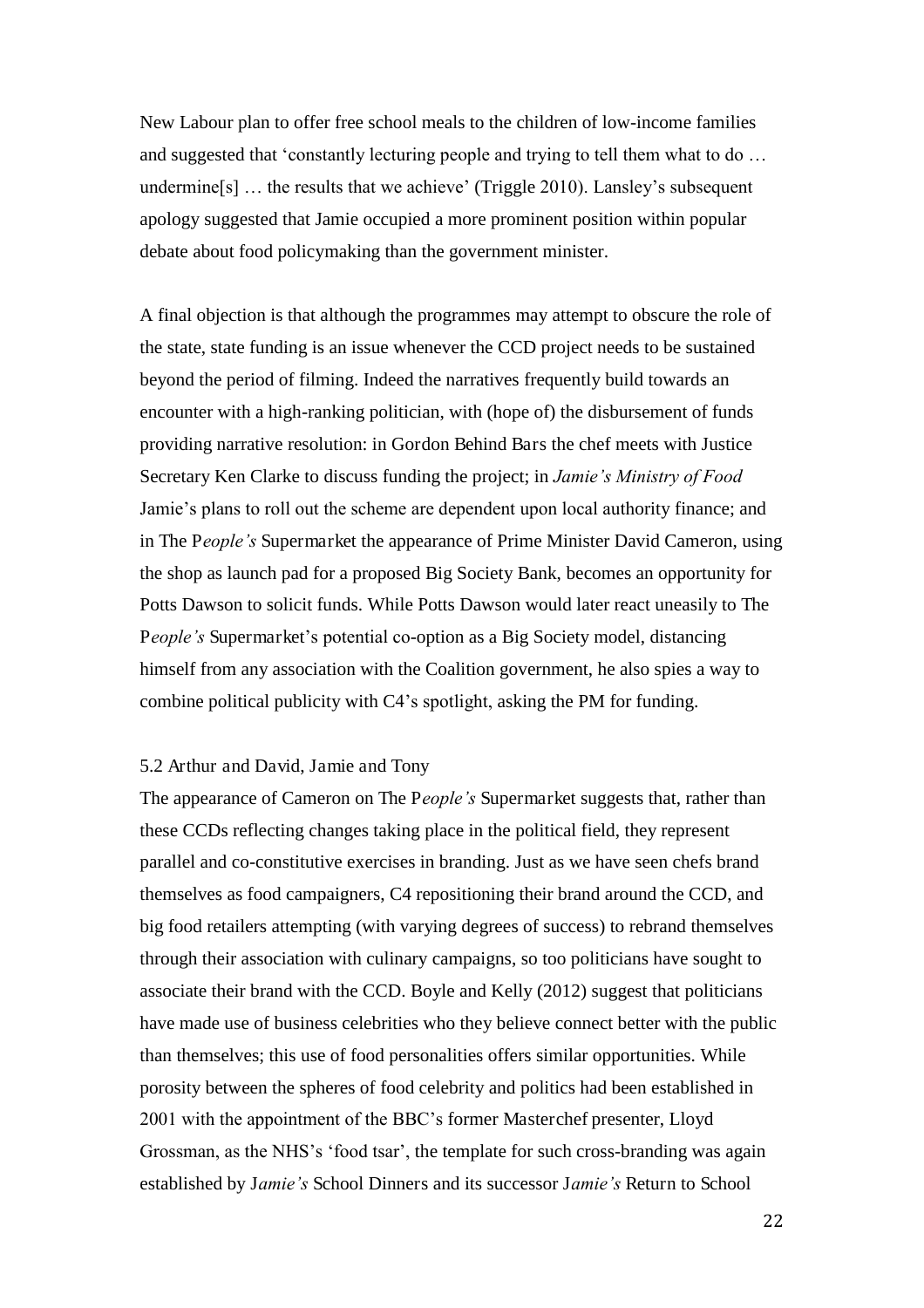Dinners. Both involve encounters with various tiers of the UK government, building from meetings with representatives of local authorities to high-level discussions with government ministers and finally, triumphantly, to a meeting with then Prime Minister Tony Blair in the garden of Downing Street. As Jamie basks in the glow of political acknowledgement, Blair also profits from the publicity accruing from aligning himself with a rather different power elite. Potter and Westall (2013) suggest that popular participation in food practices is often reworked by private capital as forms of 'enclosure' and this resonates with the appearances of both Blair and Cameron in CCDs: the garden and the small-is-beautiful supermarket allow an enclosure within which all concerned attempt to capitalize on their capital through the association with a leader in another field.

Nonetheless, such enclosure can be difficult to manage: the attempted public relations coup can run into difficulties, not least when the narrative conventions of the CCD demand conflict and tension, and also need to provide a heroic role for their central celebrity. Taking on the government, like taking on a supermarket giant, provides exactly the storyline that the CCD needs, and can undermine any previously or potentially cosy relationship. While Jamie's appearance in Blair's garden might have been mutually reinforcing as a moment of co-validation, Cameron's appearance in the People's Supermarket was less assured. It is unsurprising that Cameron would cast around for exemplars of his Big Society vision, and would think he had found one readily to hand in The People's Supermarket. But in the life of the store beyond the C4 series, the PM's visit is commented on relentlessly. When the shop faced a court case over an unpaid rates bill in 2011, this was depicted as an example of the failings of the Big Society idea.<sup>viii</sup> The leverage of the PM's visit, repeated in later media coverage, serves as a reminder that celebrities can get better mileage out of such encounters than politicians.

CCDs undoubtedly speak in a language reminiscent of neoliberalism: the private sector is represented as sufficiently light-footed to achieve change, the state can have too many tiers of bureaucracy, and the entrepreneur is a cultural hero who embodies the necessary passion and contacts to get things done. But none of these themes are reducible to neoliberalism. While they all operate according to market logic, none of them are centrally concerned (or even concerned at all) with shrinking the state. What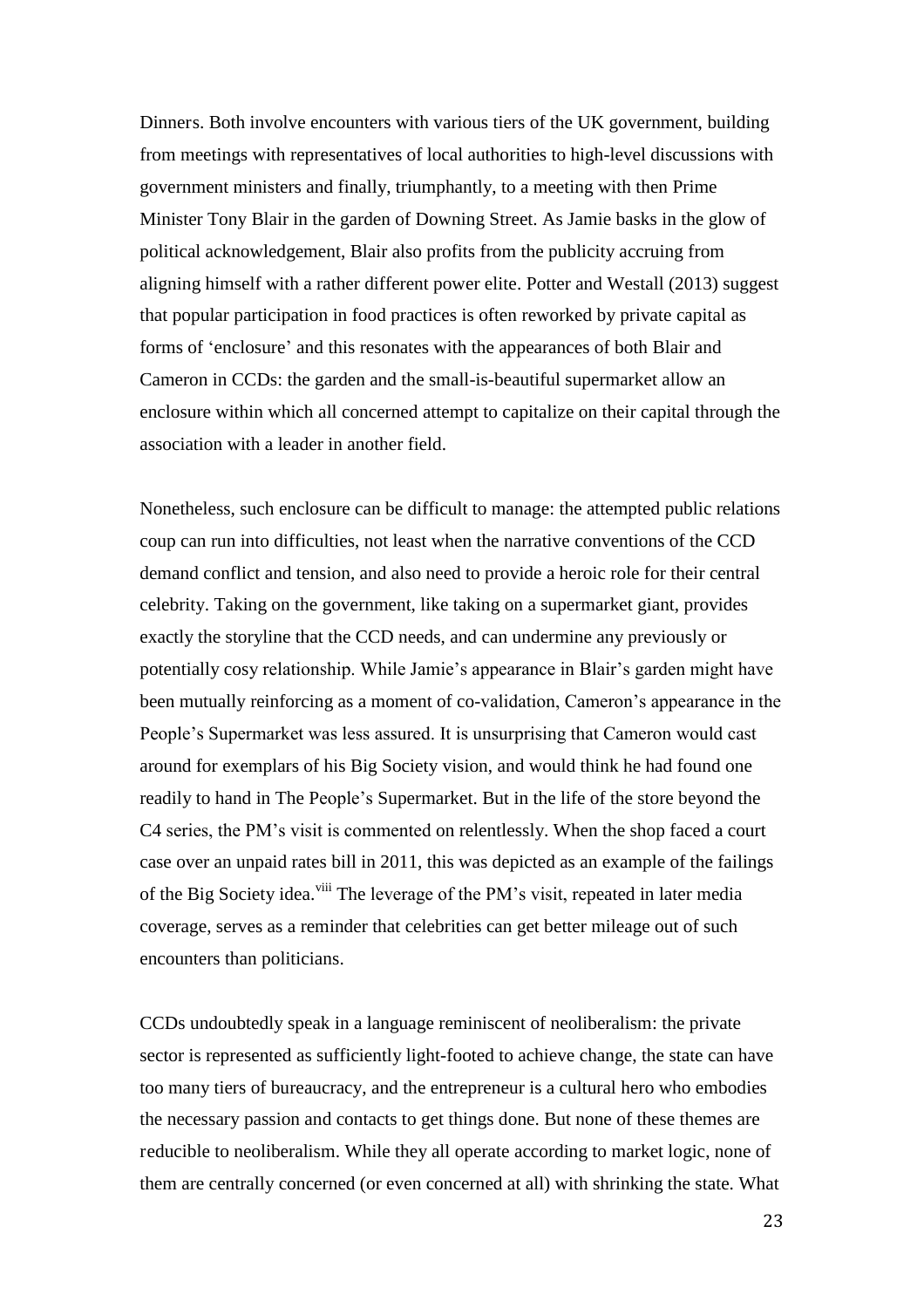is perhaps of greater concern is the CCD's emphasis on celebrity and entrepreneurship as solutions to social problems. In a discussion of entrepreneurial philanthropy which shares ground with our argument, Maclean et al (2013: 758) note that 'philanthropy is hugely undemocractic. It is undemocratic not only through the huge disparities of wealth of those involved, but because entrepreneurial philanthropists understandably wish to retain a measure of control over the projects they sponsor'. Though, as we have seen, the celebrity chef-entrepreneur is subjected to repeated challenges from 'ordinary people', these are treated as opportunities for reflection and refinement, and add watchable conflict to the unfolding drama. For Corbett and Walker (2013), the Big Society is a hegemonic formation that binds together competing and contradictory Conservative positions in an overall neoliberal trajectory. But they argue that even the most communitarian model posited within the Big Society discourse imagines a hierarchical society of 'attached unequals'. While we reject the idea that even those CCDs that are most ambivalent about the state can be straightforwardly aligned with neoliberalism, the CCD's model of change within food systems and food politics, dependent as it is upon the heroic figure of the television chef-entrepreneur, is a matter of 'attached inequality'.

#### **6. Conclusion**

CCDs fuse elements from lifestyle and reality TV with a political and/or social agenda, offering a critique of current food practices, policies and politics. The ways in which consumers are responsibilized within CCDs – to cook their way out of obesity or poverty, or to shop their way to improved chicken welfare – reaffirms wider arguments about how lifestyle and reality TV naturalize neoliberal values by transforming consumption into a form of citizenship. While some CCDs promote forms of activism in relation to progressive causes (particularly animal welfare and 'fairer' trade), there is an uneven distribution of the cultural and economic resources required by these practices (Barnett et al 2005). Furthermore, despite in some cases imagining alternatives to contemporary relations of production (most notably in the case of The P*eople's* Supermarket), structural explanations of food 'crises' – and structural solutions – are often absent, or limited to specific targets. So, while *Chickens… Hugh …. And Tesco too* might highlight the power of supermarket chains over both producers and consumers -- and the relationships between supermarket

24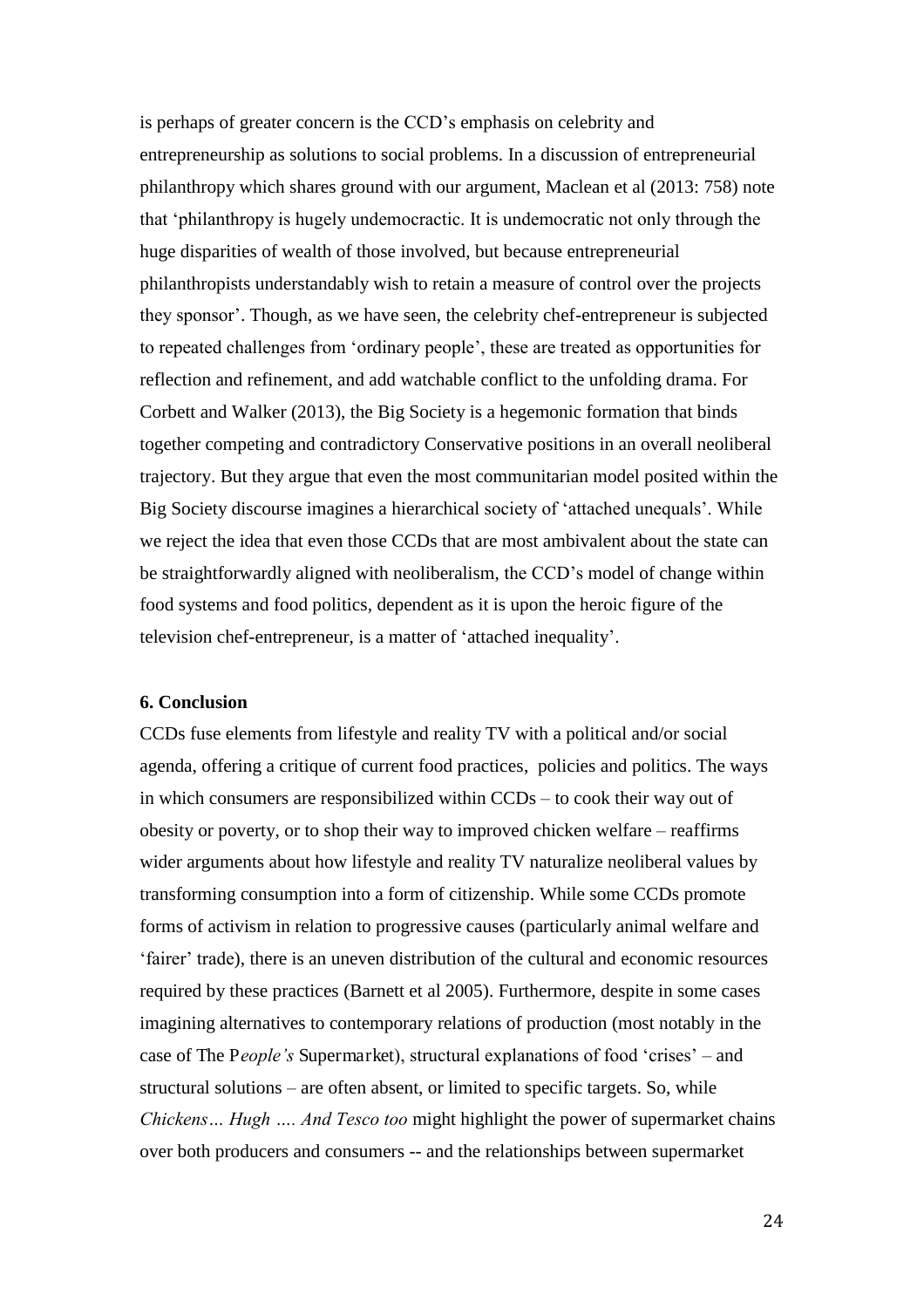profits and animal welfare – it does so by vilifying Tesco, largely absolving all other supermarket chains (or the entire capitalist industrial food system) of blame.

However, the CCD cannot simply be understood as the straightforward working-out of neoliberal logic. As we have shown, while public bureaucracy is frequently represented as stifling much needed change, CCDs do not advocate shrinking the state. Instead they use entrepreneurial food personalities to responsibilize the state for solving aspects of 'food crises'. In the repeated narrative arc which leads the crusading television chef to a meeting with a senior political figure, the government is positioned as an always potentially responsibilized agent which, like consumers, can be subjected to the pedagogy of cultural intermediaries and made amenable to 'correction'. The political implications of the CCD therefore largely lie in these celebrities' positioning as entrepreneurs and 'permanent persuaders'. CCDs portray food personalities' willingness to 'do something', to imagine and deliver entrepreneurial solutions and to individually make change happen. This suggests that the real beneficiaries of the campaigns to address 'food crises' are the food personalities themselves, as they add value and an increasing moral authority to their brand.

### **References**

Abbots, E., Coles, B. 2013. Horsemeat-gate: the discursive production of a neoliberal food scandal. Food, Culture & Society 16, 535-550.

Barnes, C. 2014. Mediating good food and moments of possibility with Jamie Oliver: problematizing celebrity chefs as talking labels, Geoforum (this issue).

Barnett, C., Cloke, P., Clarke, N., Malpass, A. 2011. Globalizing Responsibility: the Political Rationalities of Ethical Consumption. Chichester: Wiley-Blackwell.

Belasco, W. 2007. Appetite for Change: How the Counterculture Took on the Food Industry. Ithaca NY, Cornell University Press.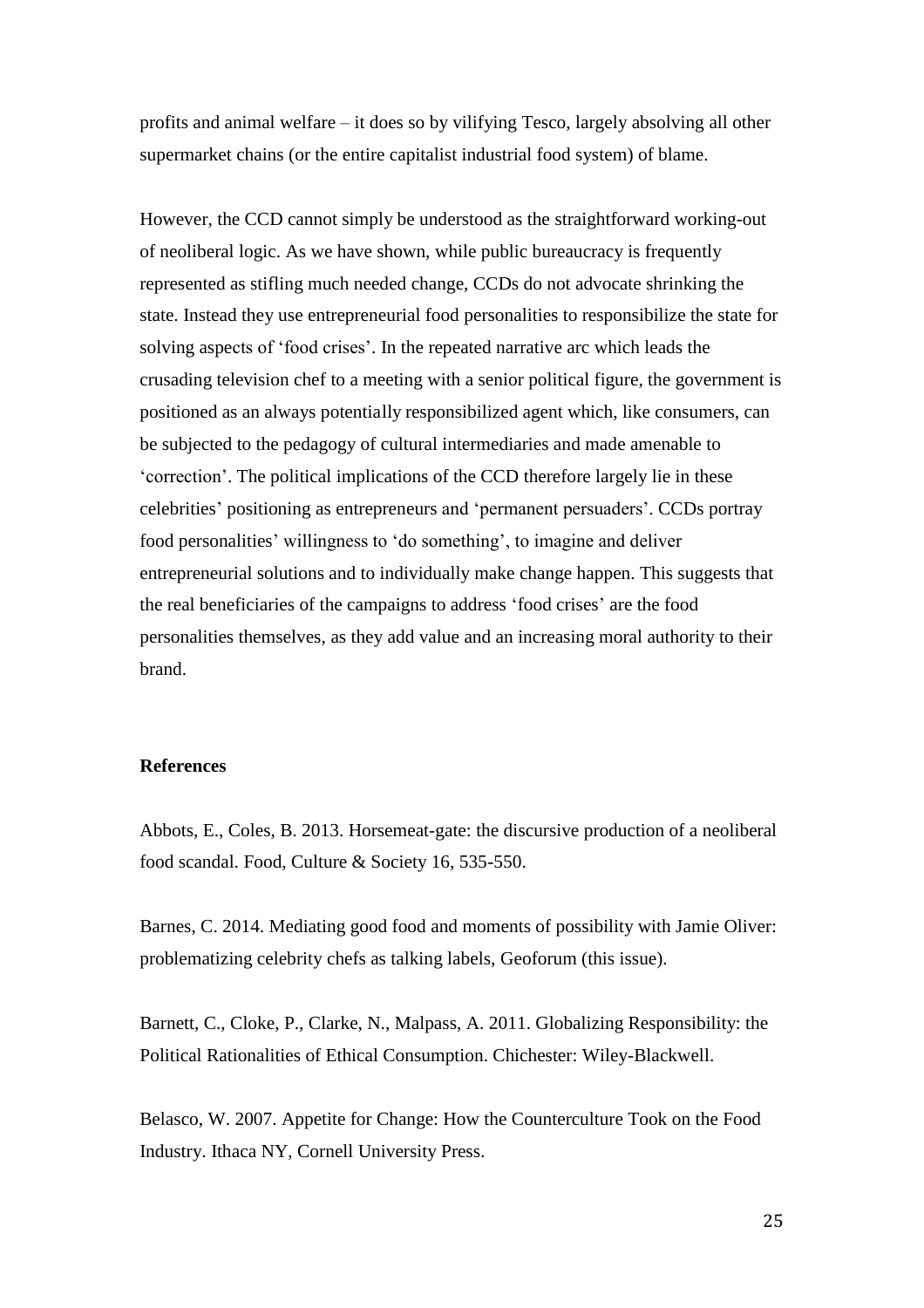Bell, D., Hollows, J. 2011. From River Cottage to Chicken Run: Hugh Fearnley-Whittingstall and the class politics of ethical consumption. Celebrity Studies 2, 178- 91.

Biressi, A., Nunn, H. 2013. Class and Contemporary British Culture. Palgrave Macmillan.

Bonner, F. 2011.Lifestyle television: gardening and the good life. In Lewis, T. and Potter, E. (Eds.) Ethical Consumption: a Critical Introduction. London: Routledge.

Bourdieu, P. 1984. Distinction: a Social Critique of the Judgement of Taste. London: Routledge.

Boyle, R., Kelly, L. 2012. The Television Entrepreneurs. Aldershot: Ashgate.

Bramall, R. 2013. The Cultural Politics of Austerity. Basingstoke: Palgrave Macmillan.

Brunsdon, C. 2003. Lifestyling Britain: the 8-9 slot on British television. International Journal of Cultural Studies 6, 5-23.

Corbett, S., Walker, A. 2013. The big society: rediscovery of 'the social' or rhetorical fig-leaf for neo-liberalism? Critical Social Policy 33, 451-472.

Couldry, N. 2008. Reality TV, or the secret theatre of neoliberalism. The Review of Education, Pedagogy and Cultural Studies 30, 3-13.

Couldry, N. 2010. Why Voice Matters: Culture and Politics after Neoliberalism. London: Sage.

Daily Mail Reporter. 2008. Chef Jamie Oliver slams the 'uncivilised' British who would 'rather get drunk than eat well'. Mail Online (25 August). [http://www.dailymail.co.uk/news/article-1048752/Chef-Jamie-Oliver-slams](http://www.dailymail.co.uk/news/article-1048752/Chef-Jamie-Oliver-slams-uncivilised-British-drunk-eat-well.html)[uncivilised-British-drunk-eat-well.html.](http://www.dailymail.co.uk/news/article-1048752/Chef-Jamie-Oliver-slams-uncivilised-British-drunk-eat-well.html) Accessed 10 December 2013.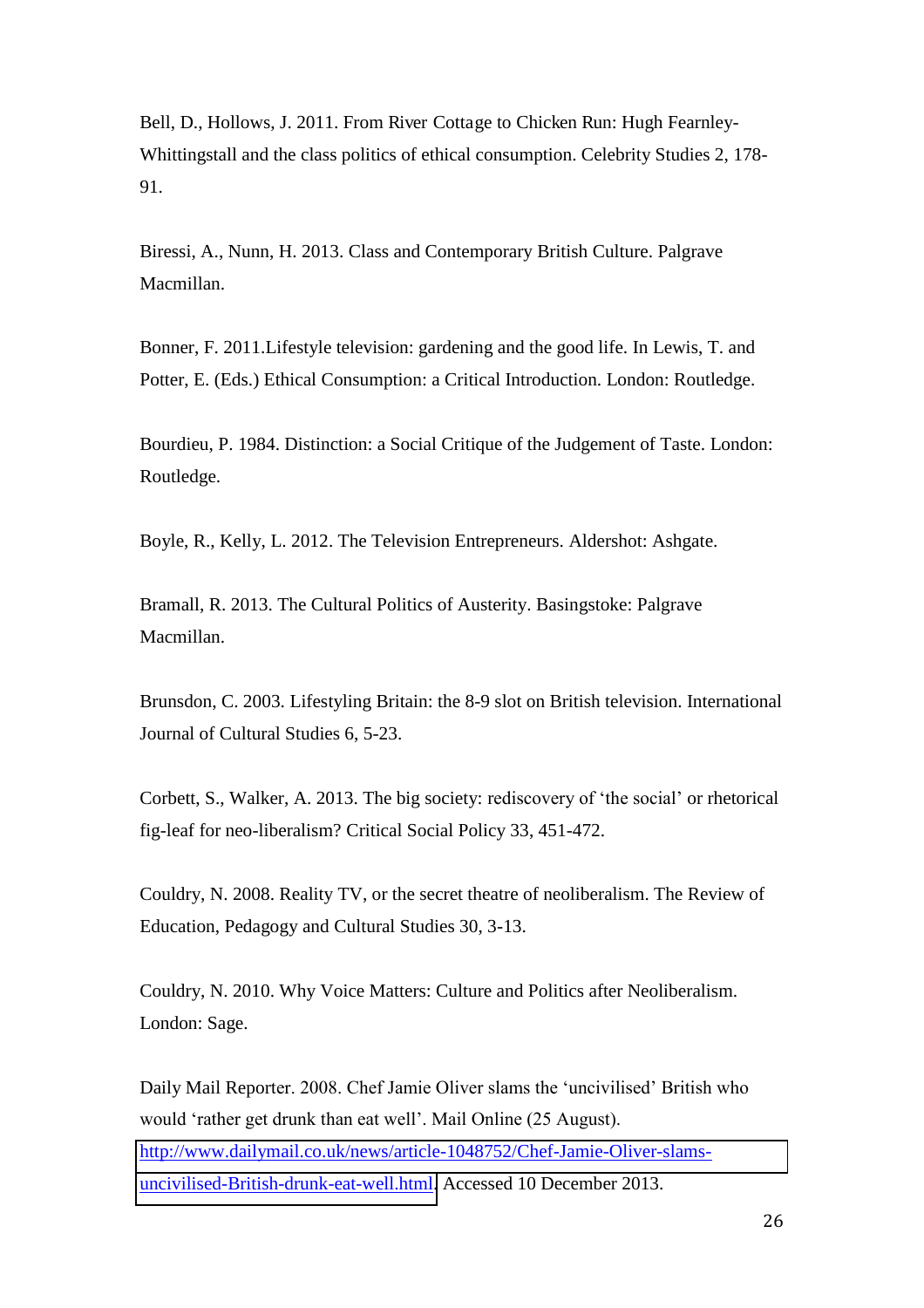Deans, J. 2013. Jamie Oliver bemoans chips, cheese and giant TVs of modern-day poverty. The Guardian, 27 August 2013. [http://www.theguardian.com/lifeandstyle/2013/aug/27/jamie-oliver-chips-cheese](http://www.theguardian.com/lifeandstyle/2013/aug/27/jamie-oliver-chips-cheese-modern-day-poverty)[modern-day-poverty.](http://www.theguardian.com/lifeandstyle/2013/aug/27/jamie-oliver-chips-cheese-modern-day-poverty) Last accessed 5 December 2013.

The Decorators, 2013. Learning from Others: Local and Community Projects. London, London Legacy Development Corporation.

Finkelstein, J. 1999. Foodatainment. Performance Research 4, 130-136.

Flowers, R., Swan, E. 2011. 'Eating at us': representations of knowledge in the activist documentary film Food, Inc. Studies in the Education of Adults 43, 234-250.

Fox, R., Smith, G. 2011. Sinner Ladies and the gospel of good taste: geographies of food, class and care. Health and Place 17, 403-12.

Freidberg, S. 2004. The ethical complex of corporate food power. Environment and Planning D: Society and Space 22, 513-531.

Gibson, K.E., Dempsey, S.E. 2013. Make good choices, kid: biopolitics of children's bodies and school lunch reform in Jamie Oliver's Food Revolution. Children's Geographies. **DOI:** 10.1080/14733285.2013.827875

Gibson-Graham, J.K. 2008. Diverse economies: performative practices for 'other worlds'. Progress in Human Geography 32, 1-20.

Goodman, M. 2010. The mirror of consumption: celebritization, developmental consumption and the shifting politics of fair trade. Geoforum 41, 104-116.

Goodman, M. 2013. Celebritus politicus, neo-liberal sustainabilities and the terrains of care, in: Fridell, G., Konings, M. (Eds.), Age of Icons: Exploring Philanthrocapitalism in the Contemporary World. Toronto: University of Toronto Ress.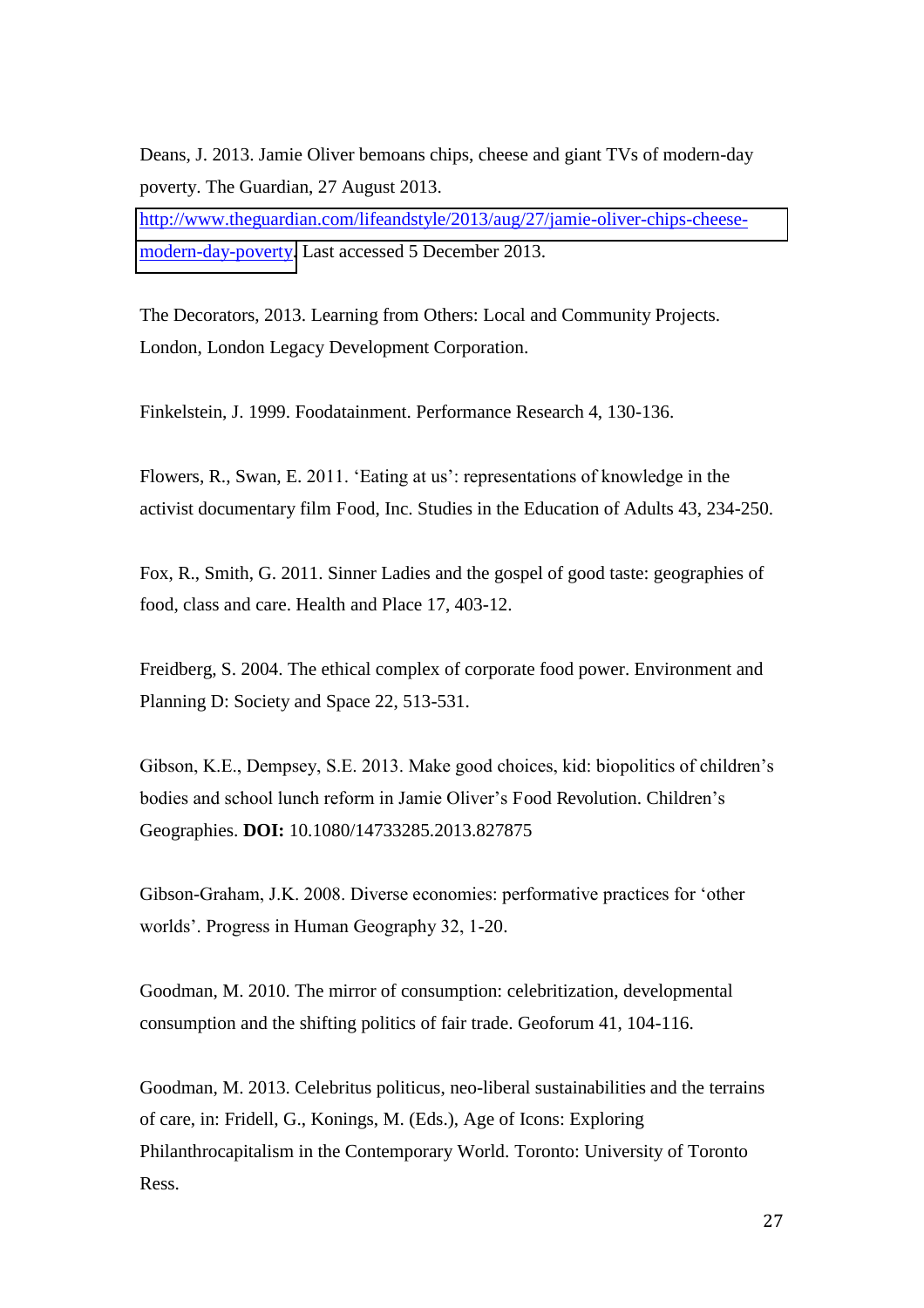Goodman, M., Maye, D., Holloway, L. 2010. Ethical foodscapes? Premises, promises, and possibilities. Environment and Planning A 42, 1782-1796.

Hall, S. 1980. Encoding/decoding, in Hall, S., Hobson, D., Lowe, A., Willis, P. (Eds.), Culture, Media, Language. London: Routledge.

Harvey, D. 2005. A Brief History of Neoliberalism, Oxford: Oxford University Press.

Haywood, K., Yar, M. 2006. The 'Chav' phenomenon: consumption, media and the construction of a new underclass. Crime Media Culture 2, 9-28.

Hilton, M. 2003. Consumerism in Twentieth-century Britain: the Search for a Historical Movement. Cambridge: Cambridge University Press.

Hobson, D. 2008. Channel 4: the Early Years and the Jeremy Isaacs Legacy. London, IB Tauris.

Hollows, J. 2012. The politics of the campaigning culinary documentary. Media, Food and Identity International Symposium, University of Copenhagen, November 13-14.

Hollows, J., Jones, S. 2010. 'At least he's doing something': moral entrepreneurship and individual responsibility in *Jamie's Ministry of Food*. European Journal of Cultural Studies 13, 307-22.

Huxley, M. 2008. Space and government: governmentality and geography. Geography Compass 2, 1635-1658.

Johnston, J., Baumann, S. 2011. Foodies: Democracy and Distinction in the Gourmet Landscape. New York: Routledge.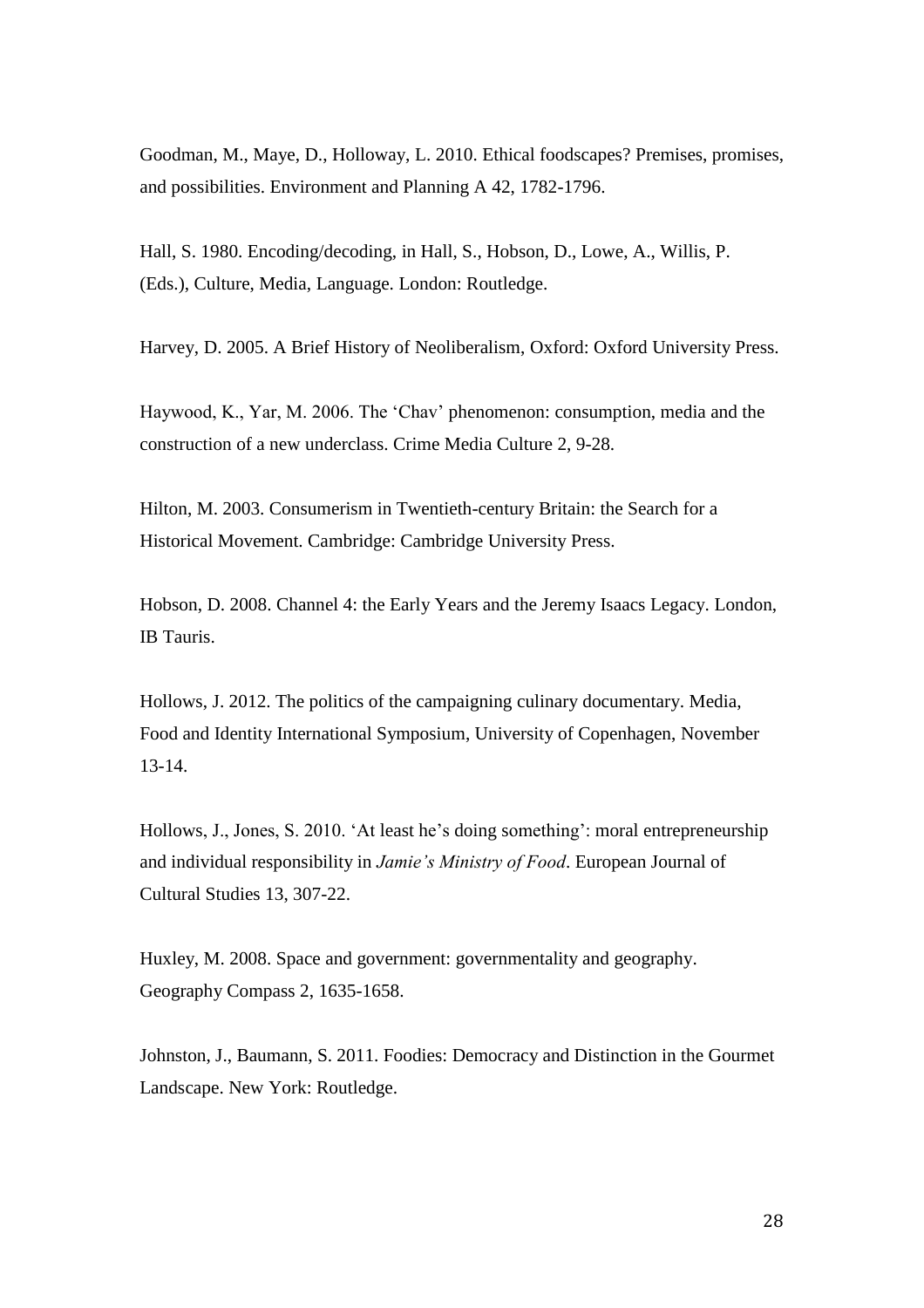Jones, R., Pykett, J., Whitehead, M. 2011. The geographies of soft paternalism in the UK: the rise of the avuncular state and changing behavior after neoliberalism. Geography Compass 5, 50-62.

Larner, W. 2000. Neo-liberalism: policy, ideology, governmentality. Studies in Political Economy, 63, 11-25,

Lewis, T. 2008a. Smart Living: Lifestyle Media and Popular Expertise. New York: Peter Lang.

Lewis, T. 2008b. Transforming citizens? Green politics and ethical consumption on lifestyle television. Continuum 22, 227-40.

Lindsay, J. 2010. Healthy living guidelines and the disconnect with everyday life. Critical Public Health 20, 475-487.

Lister, M. 2014. Citizens, doing it for themselves? The Big Society and government through community. Parliamentary Affairs, online first.

Little, R., Maye, D., Ilbery, B. 2010. Collective purchase: moving local and organic foods beyond the niche market. Environment and Planning A 42, 1797-1813.

Littler, J. 2008. 'I feel your pain': cosmopolitan charity and the public fashioning of the celebrity soul. Social Semiotics 18, 237-251,

Littler, J. 2009. Radical Consumption. Maidenhead: Open University Press.

Maclean, M., Harvey, C., Gordon, J. (2103) Social innovation, social entrepreneurship and the practice of contemporary entrepreneurial philanthropy, International Small Business Journal 31, 747-763.

McMurria, J. 2008. Desperate citizens and good samaritans: neoliberalism and makeover reality TV. Television & New Media 9, 305-332.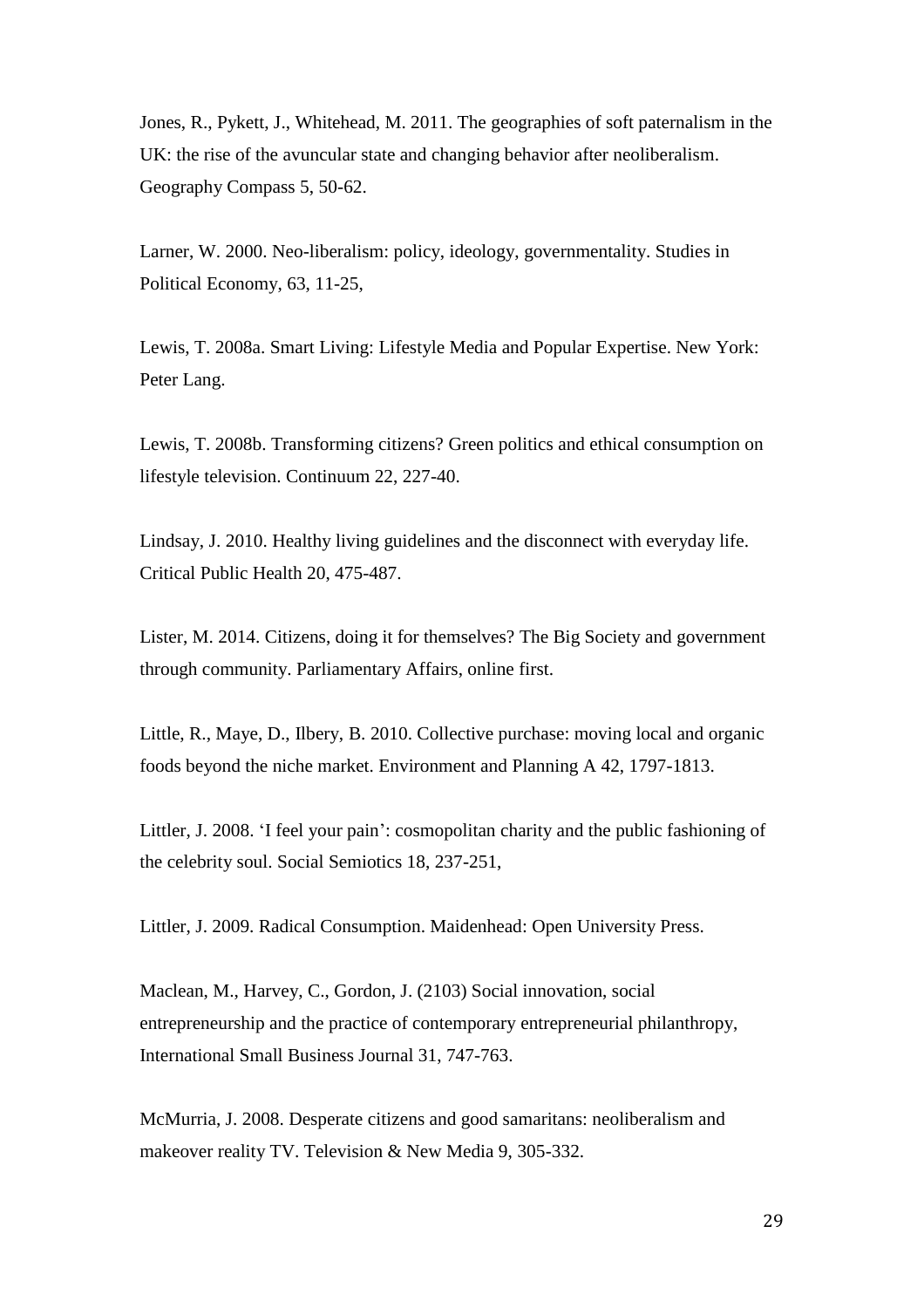Mount, H. 2011. Arthur Potts Dawson launches The People's Supermarket. London Evening Standard, 11 February 2011. [http://www.standard.co.uk/lifestyle/arthur](http://www.standard.co.uk/lifestyle/arthur-potts-dawson-launches-the-peoples-supermarket-6566397.html)[potts-dawson-launches-the-peoples-supermarket-6566397.html.](http://www.standard.co.uk/lifestyle/arthur-potts-dawson-launches-the-peoples-supermarket-6566397.html) Last accessed 5 December 2013.

Ouellette, L., Hay, J. 2008. Makeover television, governmentality and the ggood citizen. Continuum 24, 471-84.

Piper, N. 2013. Audiencing Jamie Oliver: embarrassment, voyeurism and reflexive positioning. Geoforum 45, 346-355.

Potter, L., Westall, C. 2013. Neoliberal Britain's austerity foodscape: home economics, veg patch capitalism and culinary temporality. New Formations 80/81, 155-178.

Powell, I., Prasad, S. 2010. 'As seen on TV'. The Celebrity expert: how taste is shaped by lifestyle media. Cultural Politics 6, 111-24.

Rich, E. 2011. 'I see her being obesed!': public pedagogy, reality media and the obesity crisis. Health 15, 3-21.

Rose, N., O'Malley, P., Valverde, M. 2006. Governmentality. Annual Review of Law and Social Science 2, 83-104.

Rousseau, S. 2012. Food Media: Celebrity Chefs and the Politics of Everyday Interference. Oxford, Berg.

Sender, K., Sullivan, M. 2008. Epidemics of will, failures of self-esteem: responding to fat bodies in The Biggest Loser and What Not to Wear. Continuum 22, 573-84.

Silk, M.L., Francombe, J., Bachelor, F. 2011. The Biggest Loser: the discursive constitution of fatness. Interactions: Studies in Communication and Culture 1, 369-89.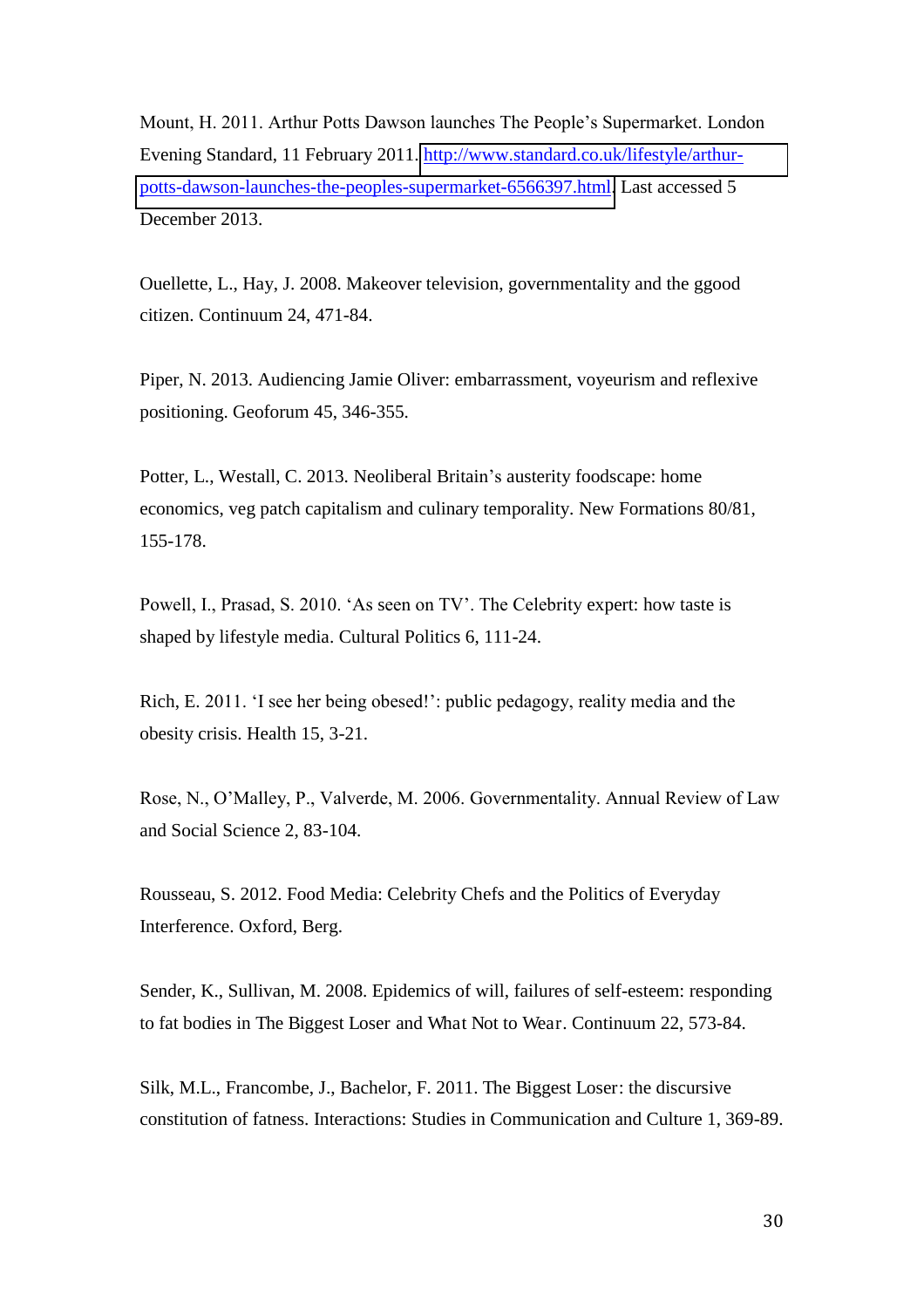Skeggs, B. 2005. The making of class and gender through visualizing moral subject formation. Sociology 39, 965-82.

Skeggs, B., Thumin, N., Wood, H. 2008. 'Oh goodness, I am watching reality TV': how methods make class in audience research. European Journal of Cultural Studies 11, 5-24.

Skeggs, B., Wood, H., Thumin, N. (no date), Making class through moral extension on reality TV. Last accessed 13 December 2013. Available at [http://www.sprak.umu.se/digitalAssets/29/29326\\_workshop\\_intimacy\\_ahorarkop.pdf](http://www.sprak.umu.se/digitalAssets/29/29326_workshop_intimacy_ahorarkop.pdf)

Slater, T. (2014) The myth of 'Broken Britain': welfare reform and the production of ignorance. Antipode 46: 948-969.

Springer, S. 2010. Neoliberalism and geography: expansions, variegations, formations. Geography Compass 4, 1025-1038.

Triggle, N. (2010) Minister rejects 'Jamie Oliver approach' on health, BBC 30 June. Available at http://www.bbc.co.uk/news/10459744

Tyler, I. 2008. Chav mum, chav scum: class disgust in contemporary Britain. Feminist Media Studies 8, 17-34.

Warin, M., 2011. Foucault's progeny: Jamie Oliver and the art of governing obesity. Social Theory and Health 9, 24-40.

Williams, A., Goodwin, M., Cloke, P. 2014. Neoliberalism, Big Society, and progressive localism. Environment & Planning A 46, 2798-2815.

### **Notes**

 $\overline{a}$ 

i Channel 4 is a UK broadcaster which began transmission in 1982. Although it is a commerciallyfunded network, it has a public service remit requiring it to demonstrate innovation and creativity, to include 'programmes of an educational nature' and to provide programming for minority groups (Communications Act, 2003). The network's association with food-lifestyle